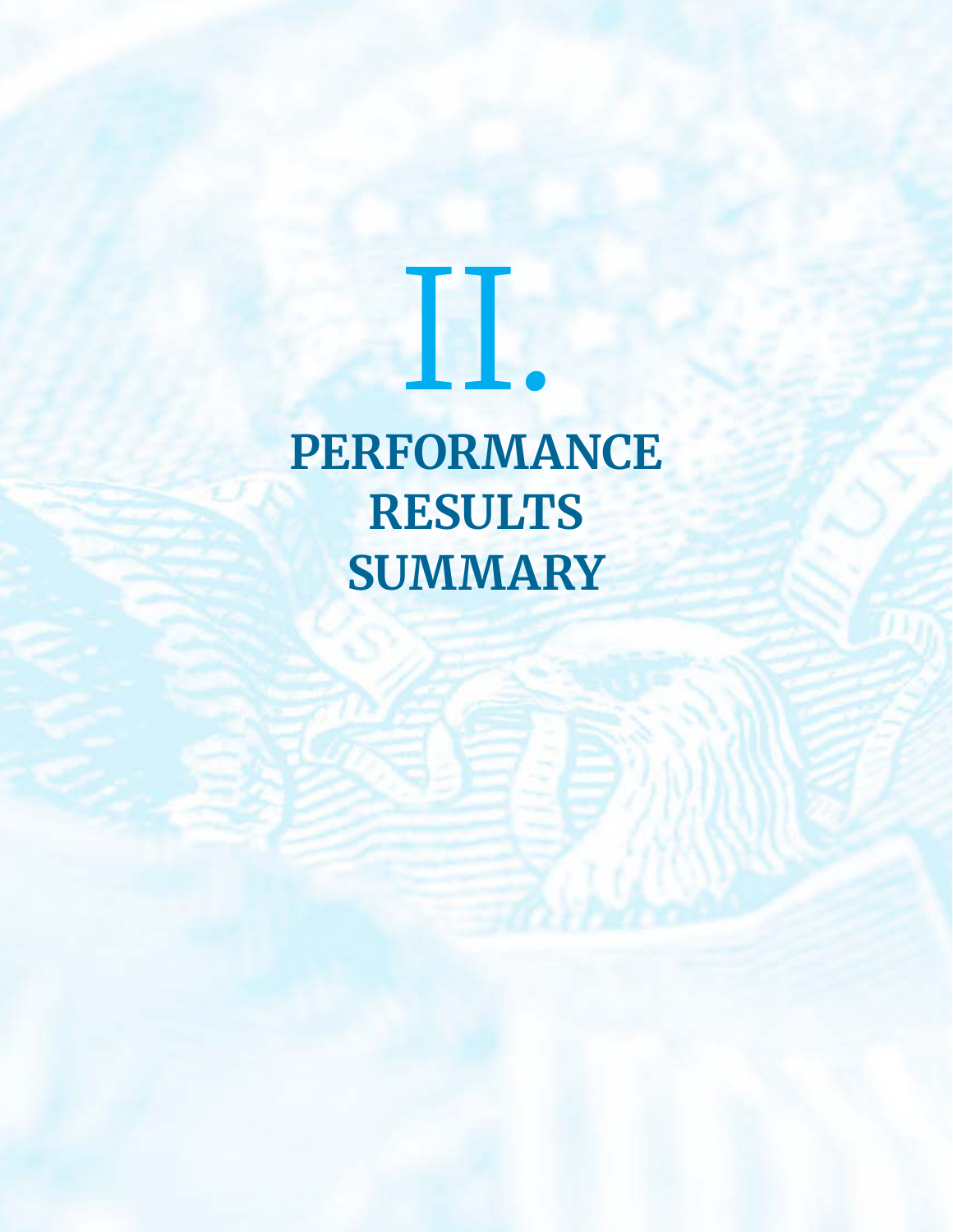# Summary of 2021 Performance Results by Program

The FDIC successfully achieved 35 of the 47 annual performance targets established in its 2021 Annual Performance Plan. One target was substanially achieved, four targets were not achieved and seven targets were not applicable for 2021. There were no instances in which 2021 performance had a material adverse effect on the successful achievement of the FDIC's mission or its strategic goals and objectives regarding its major program responsibilities.  $\overline{a}$ 

# Performance Results by Program and Strategic Goal

#### **Insurance Program Results**

| # | <b>ANNUAL</b><br><b>PERFORMANCE GOAL</b>                                       | <b>INDICATOR</b>                                                                                             | <b>TARGET</b>                                                                                                                 | <b>RESULTS</b>                                                                                             |
|---|--------------------------------------------------------------------------------|--------------------------------------------------------------------------------------------------------------|-------------------------------------------------------------------------------------------------------------------------------|------------------------------------------------------------------------------------------------------------|
| 1 | Respond promptly to all<br><b>IDI failures and related</b><br>emerging issues. | Number of business<br>days after an IDI failure<br>that depositors first<br>have access to insured<br>funds. | Depositors have access to insured<br>funds within one business day if the<br>failure occurs on a Friday.                      | <b>NOT</b><br><b>APPLICABLE.</b><br><b>NO FAILURE</b><br><b>ACTIVITY</b><br>IN 2021.<br><b>SEE PG. 78.</b> |
|   |                                                                                | Insured depositor<br>losses resulting from<br>an IDI failure.                                                | Depositors have access to insured<br>funds within two business days if<br>the failure occurs on any other day<br>of the week. | <b>NOT</b><br>APPLICABLE.<br><b>NO FAILURE</b><br><b>ACTIVITY</b><br>IN 2021.<br><b>SEE PG. 78.</b>        |
|   |                                                                                |                                                                                                              | Depositors do not incur any losses<br>on insured deposits.                                                                    | <b>NOT</b><br><b>APPLICABLE.</b><br><b>NO FAILURE</b><br><b>ACTIVITY</b><br>IN 2021.<br><b>SEE PG. 78.</b> |
|   |                                                                                |                                                                                                              | No appropriated funds are required<br>to pay insured depositors.                                                              | <b>NOT</b><br><b>APPLICABLE.</b><br><b>NO FAILURE</b><br><b>ACTIVITY</b><br>IN 2021.<br><b>SEE PG. 78.</b> |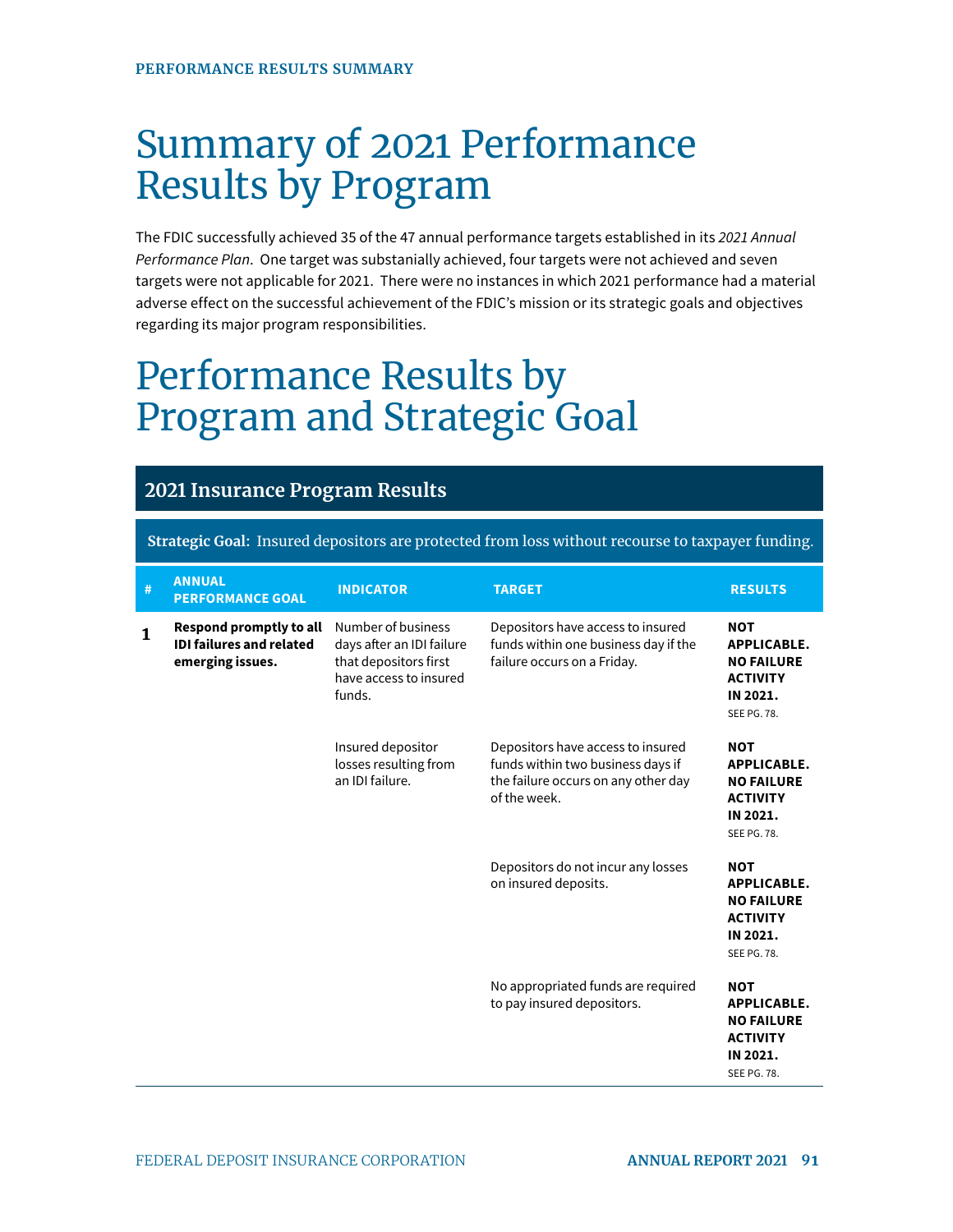| #                                                                                                                                             | <b>ANNUAL</b><br><b>PERFORMANCE GOAL</b>                                                                                  | <b>INDICATOR</b>                                                                                           | <b>TARGET</b>                                                                                                                                                                  | <b>RESULTS</b>                  |
|-----------------------------------------------------------------------------------------------------------------------------------------------|---------------------------------------------------------------------------------------------------------------------------|------------------------------------------------------------------------------------------------------------|--------------------------------------------------------------------------------------------------------------------------------------------------------------------------------|---------------------------------|
| $\mathfrak{D}$                                                                                                                                | Disseminate data and<br>analyses on issues<br>and risks affecting<br>the financial services<br>industry to bankers,       | Scope and timeliness<br>of information<br>dissemination on<br>identified or potential<br>issues and risks. | Disseminate results of research and<br>analyses in a timely manner through<br>regular publications, ad hoc reports,<br>and other means.                                        | <b>ACHIEVED.</b><br>SEE PG. 52. |
|                                                                                                                                               | supervisors, the public,<br>and other stakeholders<br>on an ongoing basis.                                                |                                                                                                            | Undertake industry outreach<br>activities to inform bankers and other<br>stakeholders about current trends,<br>concerns, available resources, and<br>FDIC performance metrics. | <b>ACHIEVED.</b><br>SFF PG 52   |
| <b>Monitor the status of</b><br>3<br>the DIF reserve ratio<br>and analyze the factors<br>that affect fund growth.<br><b>Adjust assessment</b> |                                                                                                                           |                                                                                                            |                                                                                                                                                                                |                                 |
|                                                                                                                                               |                                                                                                                           | Updated fund balance<br>projections and<br>recommended changes<br>to assessment rates.                     | Provide updated fund balance<br>projections to the FDIC Board of<br>Directors semiannually.                                                                                    | <b>ACHIEVED.</b><br>SEE PG. 27. |
|                                                                                                                                               | rates, as necessary, to<br>achieve a DIF reserve<br>ratio of at least 1.35<br>percent of estimated<br>insured deposits by | Update progress on<br>the Restoration Plan<br>and adjust the plan as<br>necessary.                         | Recommend changes to deposit<br>insurance assessment rates to the<br>FDIC Board of Directors, as necessary.                                                                    | <b>ACHIEVED.</b><br>SEE PG. 27. |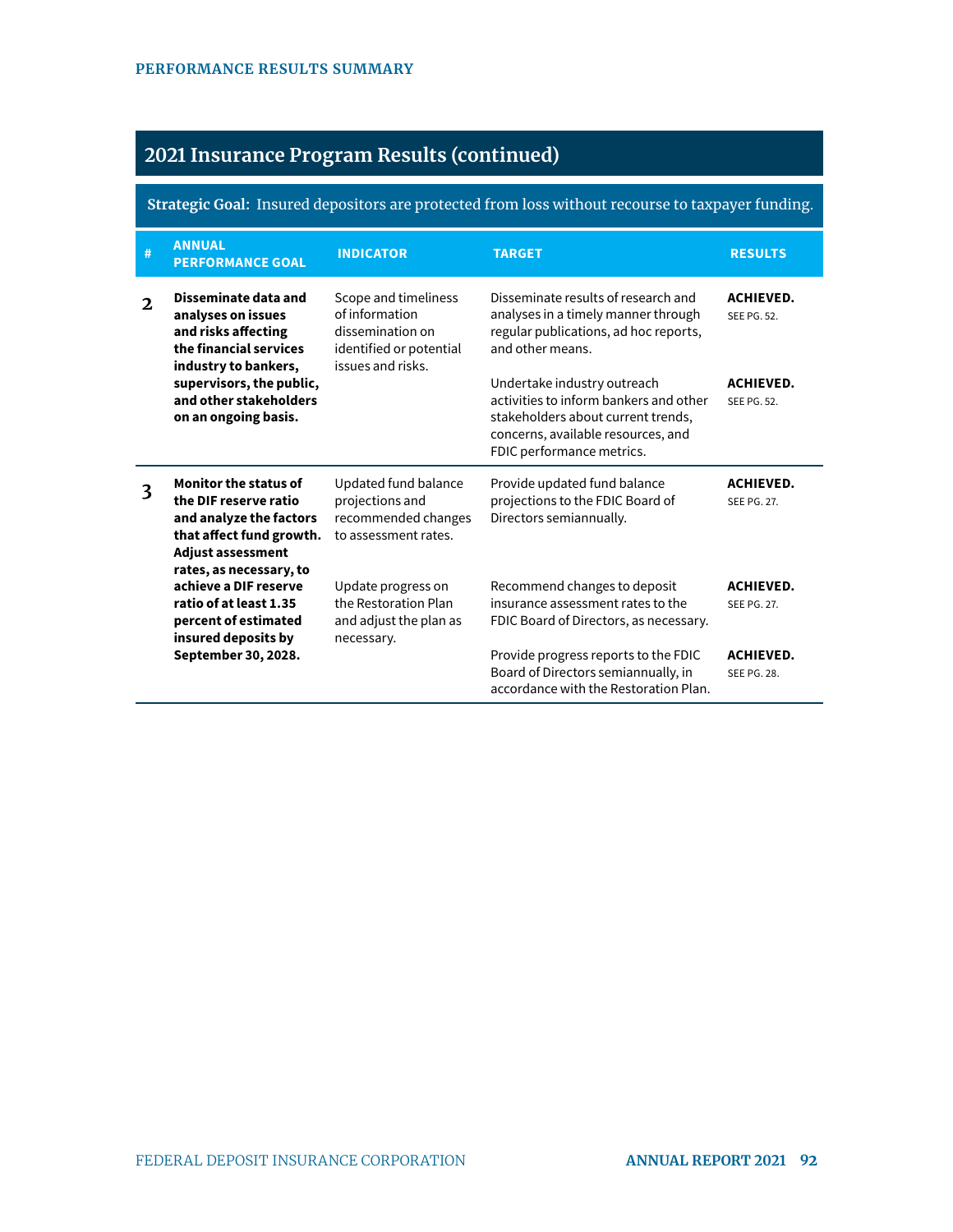| # | <b>ANNUAL</b><br><b>PERFORMANCE GOAL</b>                                                                                                                                                                               | <b>INDICATOR</b>                                                                                                                                                                                                                                                                                                                                                                       | <b>TARGET</b>                                                                                                                                                                                                                                                | <b>RESULTS</b>                                                                                             |
|---|------------------------------------------------------------------------------------------------------------------------------------------------------------------------------------------------------------------------|----------------------------------------------------------------------------------------------------------------------------------------------------------------------------------------------------------------------------------------------------------------------------------------------------------------------------------------------------------------------------------------|--------------------------------------------------------------------------------------------------------------------------------------------------------------------------------------------------------------------------------------------------------------|------------------------------------------------------------------------------------------------------------|
| 4 | <b>Expand and strengthen</b><br>the FDIC's participation<br>and leadership role<br>in supporting robust<br>and effective deposit<br>insurance programs,<br>resolution strategies,<br>and banking systems<br>worldwide. | Activities to expand<br>and strengthen<br>engagement with<br>strategically important<br>foreign jurisdictions<br>and key international<br>organizations and<br>associations, and to<br>advance the FDIC's<br>global leadership and<br>participation on deposit<br>insurance, institution<br>supervision, resolution<br>practices, and<br>international financial<br>safety net issues. | Foster strong relationships with<br>international banking regulators,<br>deposit insurers, and other relevant<br>authorities by engaging with<br>strategically important jurisdictions<br>and organizations on international<br>financial safety net issues. | <b>ACHIEVED.</b><br>SEE PGS. 83-84.                                                                        |
|   |                                                                                                                                                                                                                        |                                                                                                                                                                                                                                                                                                                                                                                        | Provide leadership and expertise to<br>key international organizations and<br>associations that promote sound<br>deposit insurance and effective bank<br>supervision and resolution practices.                                                               | <b>ACHIEVED.</b><br>SEE PGS. 83-84.                                                                        |
|   |                                                                                                                                                                                                                        | Provision of technical<br>assistance and training<br>to foreign counterparts.                                                                                                                                                                                                                                                                                                          | Promote international standards<br>and expertise in financial regulatory<br>practices and stability through the<br>provision of technical assistance and<br>training to global financial system<br>authorities.                                              | <b>ACHIEVED.</b><br>SEE PGS. 83-84.                                                                        |
| 5 | <b>Ensure timely</b><br>consideration and<br>efficient processing<br>of de novo deposit<br>insurance applications.                                                                                                     | Timeliness of review and<br>disposition of deposit<br>insurance applications.                                                                                                                                                                                                                                                                                                          | Act on 75 percent of deposit insurance<br>applications within 120 days after<br>being accepted as substantially<br>complete.                                                                                                                                 | <b>NOT</b><br><b>ACHIEVED.</b><br><b>SEE PG. 59.</b>                                                       |
| 6 | Market failing IDIs to all<br>qualified and interested<br>potential bidders.                                                                                                                                           | Scope of qualified and<br>interested bidders<br>solicited.                                                                                                                                                                                                                                                                                                                             | Contact all qualified<br>and interested bidders.                                                                                                                                                                                                             | <b>NOT</b><br><b>APPLICABLE.</b><br><b>NO FAILURE</b><br><b>ACTIVITY</b><br>IN 2021.<br><b>SEE PG. 78.</b> |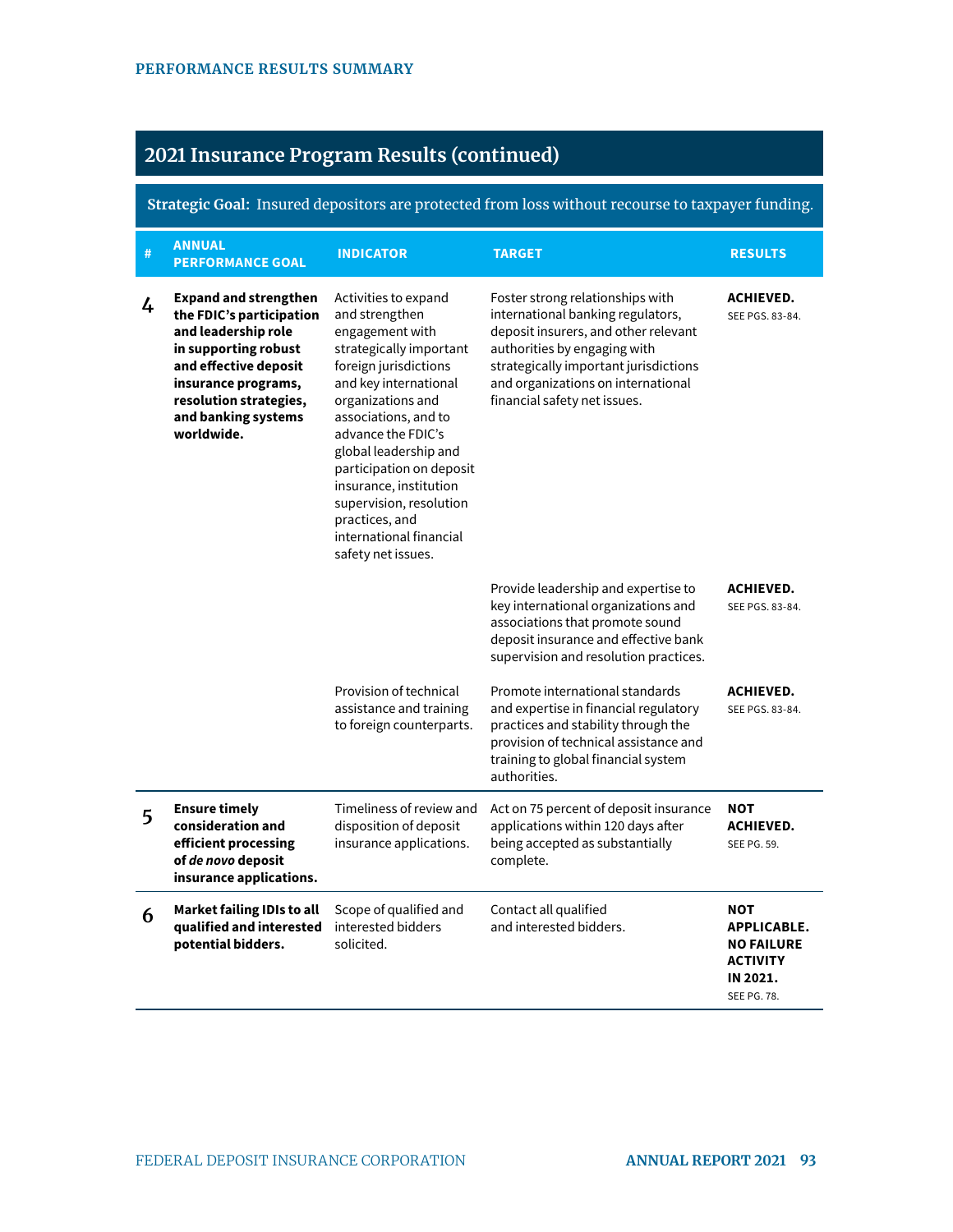| # | <b>ANNUAL</b><br><b>PERFORMANCE GOAL</b>                                                                                         | <b>INDICATOR</b>                                                                         | <b>TARGET</b>                                                                                                                          | <b>RESULTS</b>                  |
|---|----------------------------------------------------------------------------------------------------------------------------------|------------------------------------------------------------------------------------------|----------------------------------------------------------------------------------------------------------------------------------------|---------------------------------|
| 7 | <b>Provide educational</b><br>information to IDIs and<br>their customers to help<br>them understand the<br>rules for determining | Timeliness of responses<br>to deposit insurance<br>coverage inquiries.                   | Respond within two weeks to 95<br>percent of written inquiries from<br>consumers and bankers about FDIC<br>deposit insurance coverage. | <b>ACHIEVED.</b><br>SEE PG. 76. |
|   | the amount of<br>insurance coverage on<br>deposit accounts.                                                                      | Initiatives to increase<br>public awareness of<br>deposit insurance<br>coverage changes. | Conduct at least four virtual or<br>in-person seminars for bankers on<br>deposit insurance coverage.                                   | <b>ACHIEVED.</b><br>SEE PG. 69. |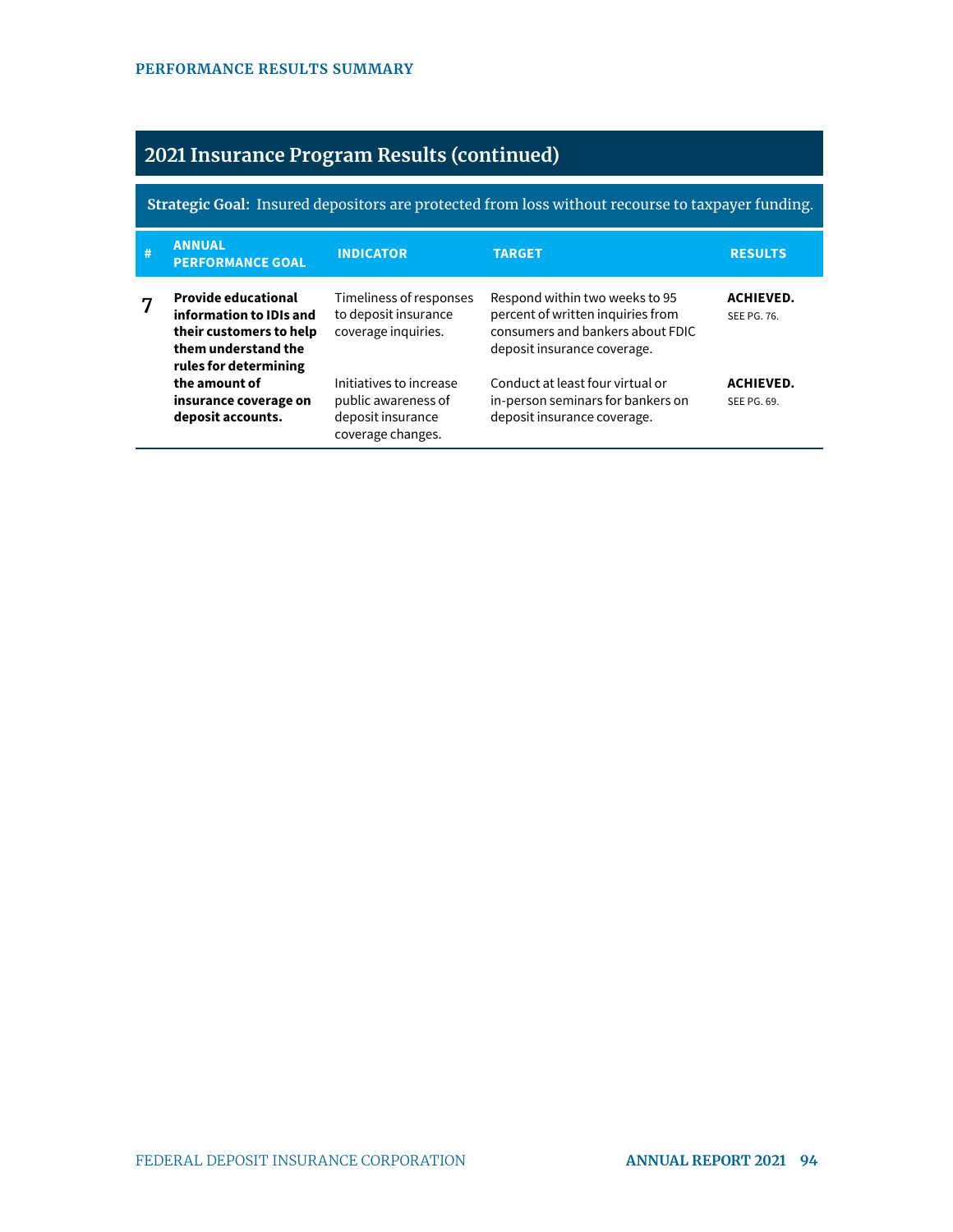# **2021 Supervision Program Results**

#### **Strategic Goal**: FDIC-insured institutions are safe and sound.

| #                                                                                                                                                     | <b>ANNUAL</b><br><b>PERFORMANCE GOAL</b>                                                                                                                                                                                                                                                       | <b>INDICATOR</b><br><b>TARGET</b>                                                                                               |                                                                                                                                                                                                                                                                                                                                                                               | <b>RESULTS</b>                                    |
|-------------------------------------------------------------------------------------------------------------------------------------------------------|------------------------------------------------------------------------------------------------------------------------------------------------------------------------------------------------------------------------------------------------------------------------------------------------|---------------------------------------------------------------------------------------------------------------------------------|-------------------------------------------------------------------------------------------------------------------------------------------------------------------------------------------------------------------------------------------------------------------------------------------------------------------------------------------------------------------------------|---------------------------------------------------|
| <b>Conduct on-site</b><br>1<br>risk management<br>examinations to assess<br>the overall financial<br>condition, management<br>practices and policies, |                                                                                                                                                                                                                                                                                                | Percentage of required<br>examinations conducted<br>in accordance with<br>statutory requirements<br>and FDIC policy.            | Conduct all required risk management<br>examinations within the timeframes<br>prescribed by statute and FDIC policy.                                                                                                                                                                                                                                                          | <b>ACHIEVED.</b><br><b>SEE PG. 28.</b>            |
|                                                                                                                                                       | and compliance with<br>applicable laws and<br>regulations of FDIC-<br>supervised depository<br>institutions. When<br>problems are identified,<br>ensure IDIs promptly<br>implement appropriate<br>corrective programs<br>and follow up to ensure<br>that identified problems<br>are corrected. | Follow-up actions on<br>identified problems.                                                                                    | For at least 90 percent of IDIs that are<br>assigned a composite CAMELS rating<br>of 2 and for which the examination<br>report identifies "Matters Requiring<br>Board Attention" (MRBAs), review<br>progress reports and follow up with<br>the institution within six months of the<br>issuance of the examination report<br>to ensure that all MRBAs are being<br>addressed. | <b>ACHIEVED.</b><br>SEE PGS, 29-30.               |
| 2                                                                                                                                                     | Percentage of required<br>Assist in protecting<br>the infrastructure<br>examinations conducted<br>of the U.S. banking<br>in accordance with<br>system against terrorist<br>statutory requirements<br>financing, money<br>and FDIC policy.<br>laundering, and other<br>financial crimes.        |                                                                                                                                 | Conduct all BSA examinations within<br>the timeframes prescribed by statute<br>and FDIC policy.                                                                                                                                                                                                                                                                               | <b>ACHIEVED.</b><br><b>SEE PG. 28.</b>            |
| $\overline{\mathbf{3}}$                                                                                                                               | <b>Establish regulatory</b><br>capital standards that<br>ensure institutions<br>have sufficient loss-<br>absorbing capacity to<br>remain resilient under<br>stress while reducing<br>complexity and<br>maximizing efficiency.                                                                  | U.S. implementation of<br>internationally agreed<br>capital standards and<br>other capital standards<br>for large institutions. | Issue a Notice of Proposed Rulemaking<br>(NPR) to implement the final Basel<br>III standards into the U.S. regulatory<br>capital framework.                                                                                                                                                                                                                                   | <b>NOT</b><br><b>ACHIEVED.</b><br>SEE PGS. 41-42. |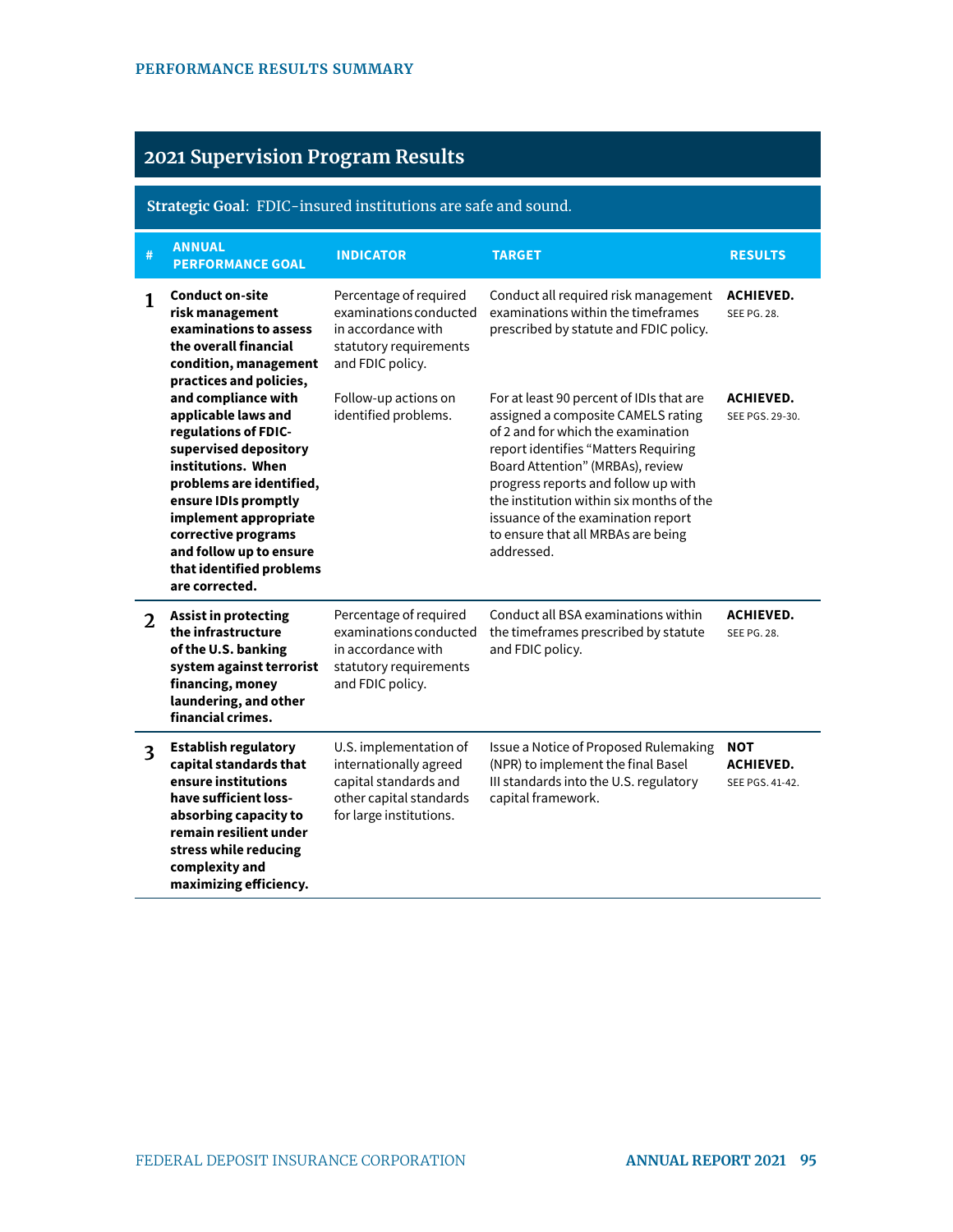#### **Strategic Goal**: FDIC-insured institutions are safe and sound.

| $\#$ | <b>ANNUAL</b><br><b>PERFORMANCE GOAL</b>                                                                                         | <b>INDICATOR</b>                                                                          | <b>TARGET</b>                                                                                                                                                                                                                                                                                                 | <b>RESULTS</b>                                |
|------|----------------------------------------------------------------------------------------------------------------------------------|-------------------------------------------------------------------------------------------|---------------------------------------------------------------------------------------------------------------------------------------------------------------------------------------------------------------------------------------------------------------------------------------------------------------|-----------------------------------------------|
| 4    | <b>Implement strategies</b><br>to promote enhanced<br>cybersecurity and<br>business continuity<br>within the banking             | Enhance the<br>cybersecurity<br>awareness and<br>preparedness of the<br>banking industry. | Continue to conduct horizontal<br>reviews that focus on the IT risks<br>in large, complex institutions and<br>service providers.<br>Continue to use the Cybersecurity<br><b>Examination Program for service</b><br>provider examinations, including<br>the most significant service provider<br>examinations. |                                               |
|      | industry.                                                                                                                        |                                                                                           |                                                                                                                                                                                                                                                                                                               |                                               |
|      |                                                                                                                                  |                                                                                           | Implement a computer security<br>incident notification final rule.                                                                                                                                                                                                                                            | <b>ACHIEVED.</b><br>SEE PG. 41.               |
| 5    | Update rules,<br>regulations, and<br>other guidance to<br>enhance efficiency and<br>transparency while<br>maintaining the safety | Modernize FDIC<br>regulations to tailor<br>regulatory requirements<br>and processes.      | Issue a final rule related to the<br>exemption for Suspicious Activity<br>Reports (SARs).                                                                                                                                                                                                                     | <b>NOT</b><br><b>ACHIEVED.</b><br>SEE PG. 40. |
|      | and soundness of the<br>Revise and clarify FDIC<br>financial system.<br>policies, procedures,<br>and guidance.                   |                                                                                           | Issue a final interagency rule on the<br>use of supervisory guidance.                                                                                                                                                                                                                                         | <b>ACHIEVED.</b><br>SEE PG. 38.               |
|      |                                                                                                                                  |                                                                                           | Clarify the use of Model Risk<br>Management Guidance related to<br>systems or models used by banks to<br>assist in complying with the BSA/AML<br>requirements.                                                                                                                                                | <b>ACHIEVED.</b><br>SEE PGS. 46-47.           |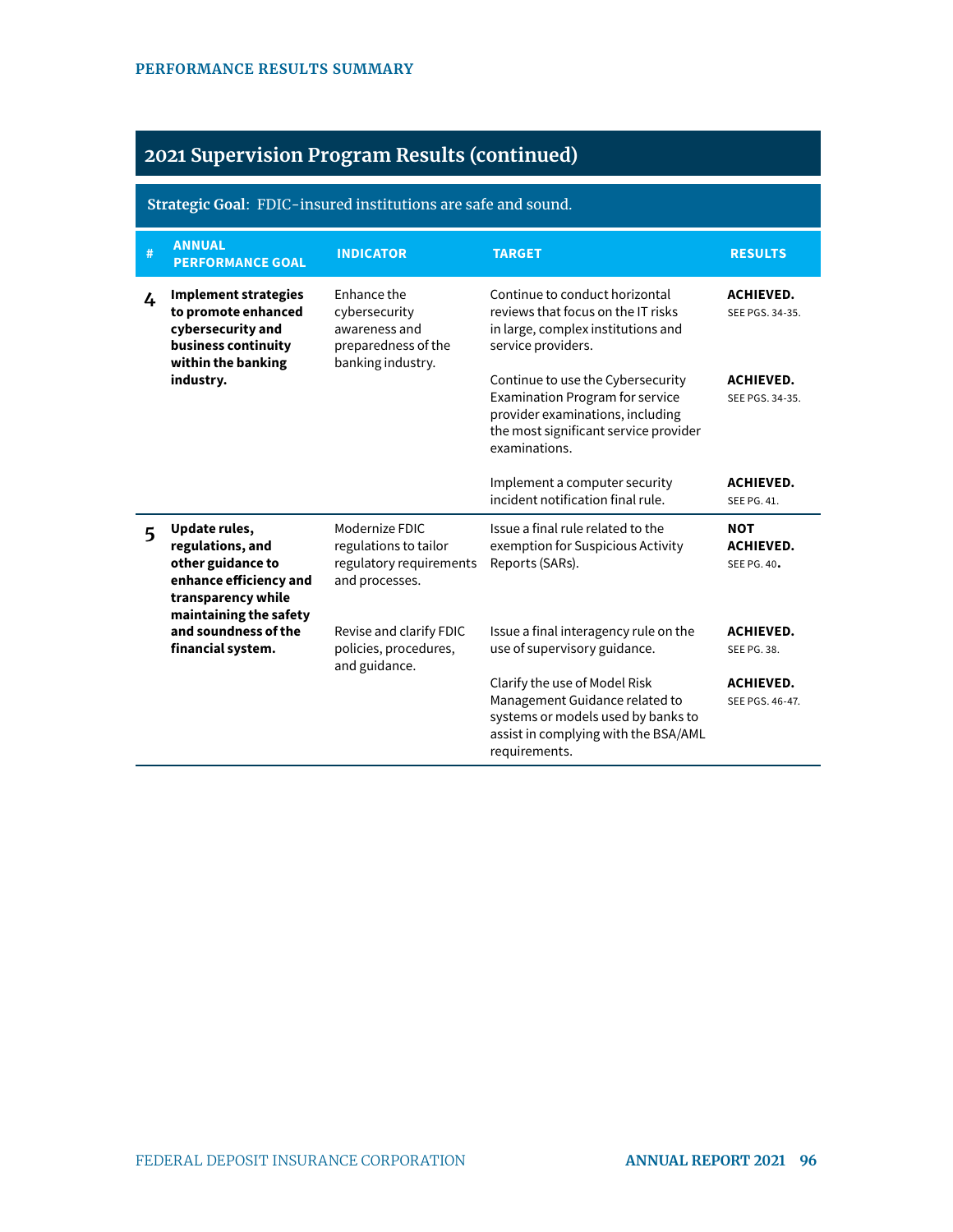#### **Strategic Goal**: FDIC-insured institutions are safe and sound.

| # | <b>ANNUAL</b><br><b>PERFORMANCE GOAL</b>                                                                                                                                      | <b>INDICATOR</b>                                                                      | <b>TARGET</b>                                                                                                                                                                                                  | <b>RESULTS</b>                      |
|---|-------------------------------------------------------------------------------------------------------------------------------------------------------------------------------|---------------------------------------------------------------------------------------|----------------------------------------------------------------------------------------------------------------------------------------------------------------------------------------------------------------|-------------------------------------|
| 6 | Increase engagement<br>and collaboration to<br>preserve and promote<br><b>FDIC-insured minority</b><br>depository institutions<br>(MDIs) and mission-<br>driven institutions. | Enhance outreach and<br>collaboration with FDIC-<br>insured MDIs.                     | Convene meetings of the MDI<br>Subcommittee of the Advisory<br>Committee on Community Banking<br>(CBAC) to gain insight into industry<br>needs, seek input on program<br>operations, and share best practices. | <b>ACHIEVED.</b><br>SEE PG. 21.     |
|   |                                                                                                                                                                               | Preserve and encourage<br>minority ownership<br>of insured financial<br>institutions. | <b>Establish the Mission-Driven Bank</b><br>Fund as an independent funding<br>source for FDIC-insured MDIs and<br>Community Development Financial<br>Institutions (CDFIs).                                     | <b>ACHIEVED.</b><br>SEE PGS. 21-22. |
|   |                                                                                                                                                                               |                                                                                       | Conduct a media campaign to<br>promote the visibility and benefits of<br>FDIC-insured MDIs and other mission-<br>driven institutions.                                                                          | <b>ACHIEVED.</b><br>SEE PGS, 21-23. |
|   |                                                                                                                                                                               |                                                                                       | Promote creation of new MDIs.                                                                                                                                                                                  | <b>ACHIEVED.</b><br>SEE PG. 22.     |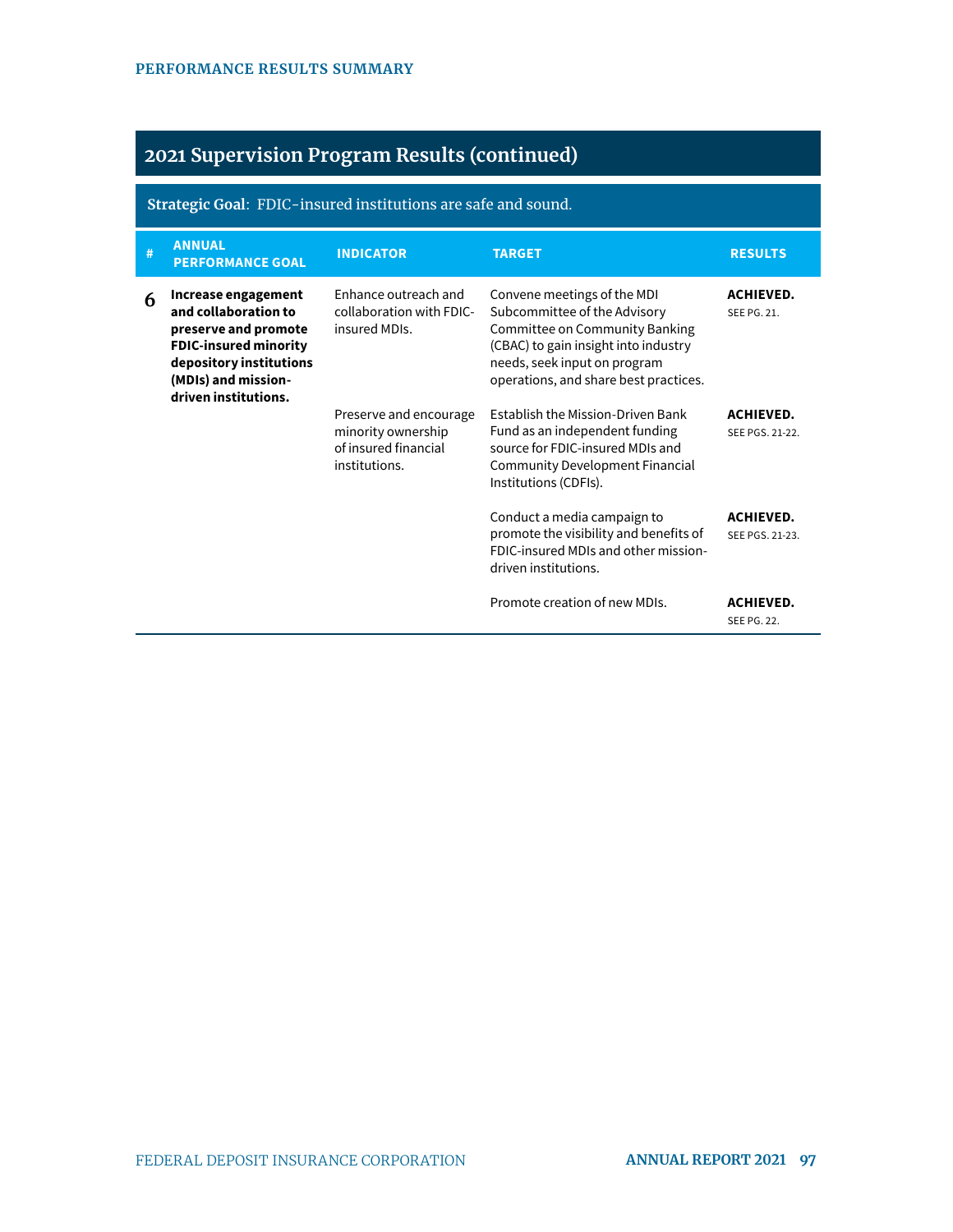Strategic Goal: Consumers' rights are protected, and FDIC-supervised institutions invest in their communities.

| $\#$                                                                                                                                                   | <b>ANNUAL</b><br><b>PERFORMANCE GOAL</b>                                                                                                                                                                | <b>INDICATOR</b>                                                                                              | <b>TARGET</b>                                                                                                                                                                                                                                                        | <b>RESULTS</b>                         |
|--------------------------------------------------------------------------------------------------------------------------------------------------------|---------------------------------------------------------------------------------------------------------------------------------------------------------------------------------------------------------|---------------------------------------------------------------------------------------------------------------|----------------------------------------------------------------------------------------------------------------------------------------------------------------------------------------------------------------------------------------------------------------------|----------------------------------------|
| <b>Conduct on-site CRA and</b><br>1<br>consumer compliance<br>examinations to assess<br>compliance with<br>applicable laws and<br>regulations by FDIC- |                                                                                                                                                                                                         | Percentage of<br>examinations conducted<br>in accordance with the<br>timeframes prescribed<br>by FDIC policy. | Conduct all required examinations<br>within the timeframes established.                                                                                                                                                                                              | <b>ACHIEVED.</b><br>SEE PG. 32.        |
|                                                                                                                                                        | supervised institutions.<br>When violations are<br>identified, ensure IDIs<br>promptly implement<br>appropriate corrective<br>programs and follow<br>up to ensure that the<br>violations are corrected. | Implementation<br>of corrective<br>programs.                                                                  | Conduct visits and/or follow-up<br>examinations in accordance with<br>established FDIC processes and<br>timeframes to ensure that the<br>requirements of any corrective<br>program have been implemented<br>and are effectively addressing<br>identified violations. | <b>ACHIEVED.</b><br>SEE PG. 32.        |
| 2                                                                                                                                                      | <b>Effectively investigate</b><br>and respond to written<br>consumer complaints<br>and inquiries about<br><b>FDIC-supervised</b><br>financial institutions.                                             | Timely responses to<br>written consumer<br>complaints and<br>inquiries.                                       | Respond to 95 percent of written<br>consumer complaints and inquiries<br>within timeframes established<br>by policy, with all complaints and<br>inquiries receiving at least an initial<br>acknowledgement within two weeks.                                         | <b>ACHIEVED.</b><br><b>SEE PG. 76.</b> |
|                                                                                                                                                        |                                                                                                                                                                                                         | Public availability<br>of information on<br>consumer complaints.                                              | Publish, through the Consumer<br>Response Center (CRC), an annual<br>report regarding the nature of the<br>FDIC's interactions with consumers<br>and depositors.                                                                                                     | <b>ACHIEVED.</b><br><b>SEE PG. 76.</b> |
|                                                                                                                                                        |                                                                                                                                                                                                         |                                                                                                               | Publish, on the FDIC's public website<br>(https://www.fdic.gov) and regularly<br>update metrics on requests from the<br>public for FDIC assistance.                                                                                                                  | <b>ACHIEVED.</b><br><b>SEE PG. 76.</b> |
| $\overline{\mathbf{3}}$                                                                                                                                | <b>Promote economic</b><br>inclusion and access to<br>responsible financial<br>services through<br>supervisory, research,                                                                               | Completion of planned<br>initiatives.                                                                         | Field the 2021 Survey of Household<br>Use of Banking and Financial Services<br>and begin analysis to support<br>publication of the report in 2022.                                                                                                                   | <b>ACHIEVED.</b><br><b>SEE PG. 51.</b> |
|                                                                                                                                                        | policy, and consumer/<br>community affairs                                                                                                                                                              |                                                                                                               | Launch "How Money Smart Are You?"<br>an online, interactive learning game.                                                                                                                                                                                           | <b>ACHIEVED.</b><br>SEE PGS. 72-73.    |
|                                                                                                                                                        | initiatives.                                                                                                                                                                                            |                                                                                                               | Complete a public awareness<br>campaign to encourage unbanked<br>individuals to establish sustainable<br>banking relationships in two markets.                                                                                                                       | <b>ACHIEVED.</b><br>SEE PGS. 68-69.    |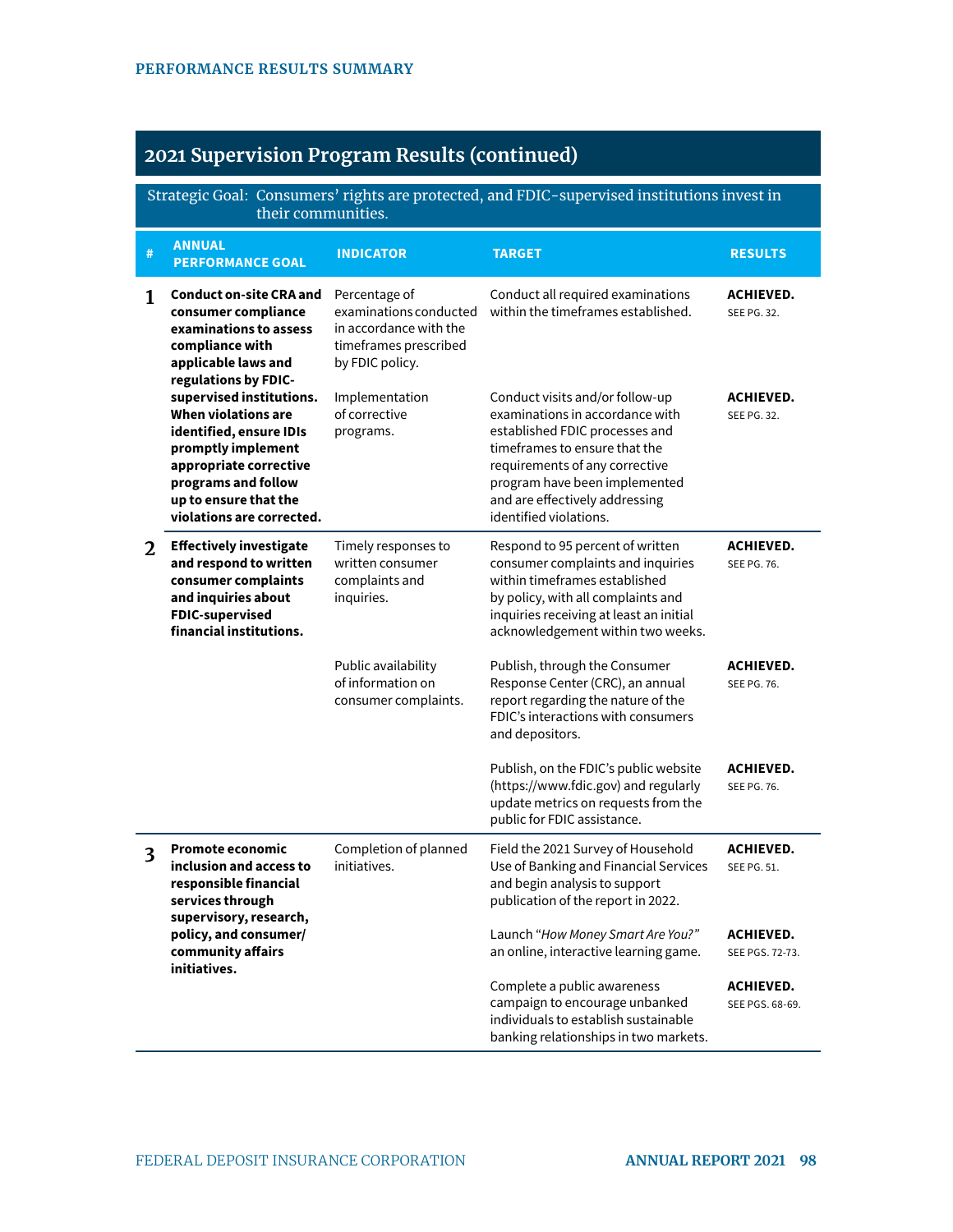Strategic Goal: Large, Complex Financial Institutions (LCFIs) are resolvable in an orderly manner under bankruptcy.

| # | <b>ANNUAL</b><br><b>PERFORMANCE GOAL</b>                                        | <b>INDICATOR</b>                                                                                                                    | <b>TARGET</b>                                                                                                                                                                                                                                                                                                                                              | <b>RESULTS</b>                                                      |
|---|---------------------------------------------------------------------------------|-------------------------------------------------------------------------------------------------------------------------------------|------------------------------------------------------------------------------------------------------------------------------------------------------------------------------------------------------------------------------------------------------------------------------------------------------------------------------------------------------------|---------------------------------------------------------------------|
| 1 | <b>Identify and address</b><br>risks in LCFIs, including<br>those designated as | IDI resolution planning.                                                                                                            | Publish further information on the<br>approach to IDI resolution planning.                                                                                                                                                                                                                                                                                 | <b>ACHIEVED.</b><br>SEE PGS. 62-63.                                 |
|   | systemically important.                                                         | Compliance with<br>the statutory<br>and regulatory<br>requirements under<br>Title I of the Dodd-<br>Frank Act.                      | In collaboration with the FRB, review<br>all resolution plans subject to the<br>requirements of Section 165(d) of<br>the Dodd-Frank Act to ensure their<br>conformance to statutory and other<br>regulatory requirements. Identify<br>and provide feedback to firms on<br>potential impediments in those plans to<br>resolution under the Bankruptcy Code. | <b>SUBSTAN-</b><br><b>TIALLY</b><br><b>ACHIEVED.</b><br>SEE PG. 62. |
|   |                                                                                 | Compliance with<br>the statutory<br>and regulatory<br>requirements under<br>Section 360.10 of<br>the FDIC Rules and<br>Regulations. | Review any resolution plans submitted<br>pursuant to the requirements of<br>Section 360.10 of the IDI Rule to ensure<br>their conformance to regulatory<br>requirements.                                                                                                                                                                                   | <b>NOT</b><br><b>APPLICABLE.</b><br>SEE PGS. 63-64.                 |
|   |                                                                                 | Risk monitoring of<br>LCFIs, BHCs, and<br>designated nonbanking<br>firms.                                                           | Conduct ongoing risk analysis<br>and monitoring of LCFIs to better<br>understand and assess their structure,<br>business activities, risk profiles, and<br>resolution and recovery plans.                                                                                                                                                                  | <b>ACHIEVED.</b><br>SEE PG. 61.                                     |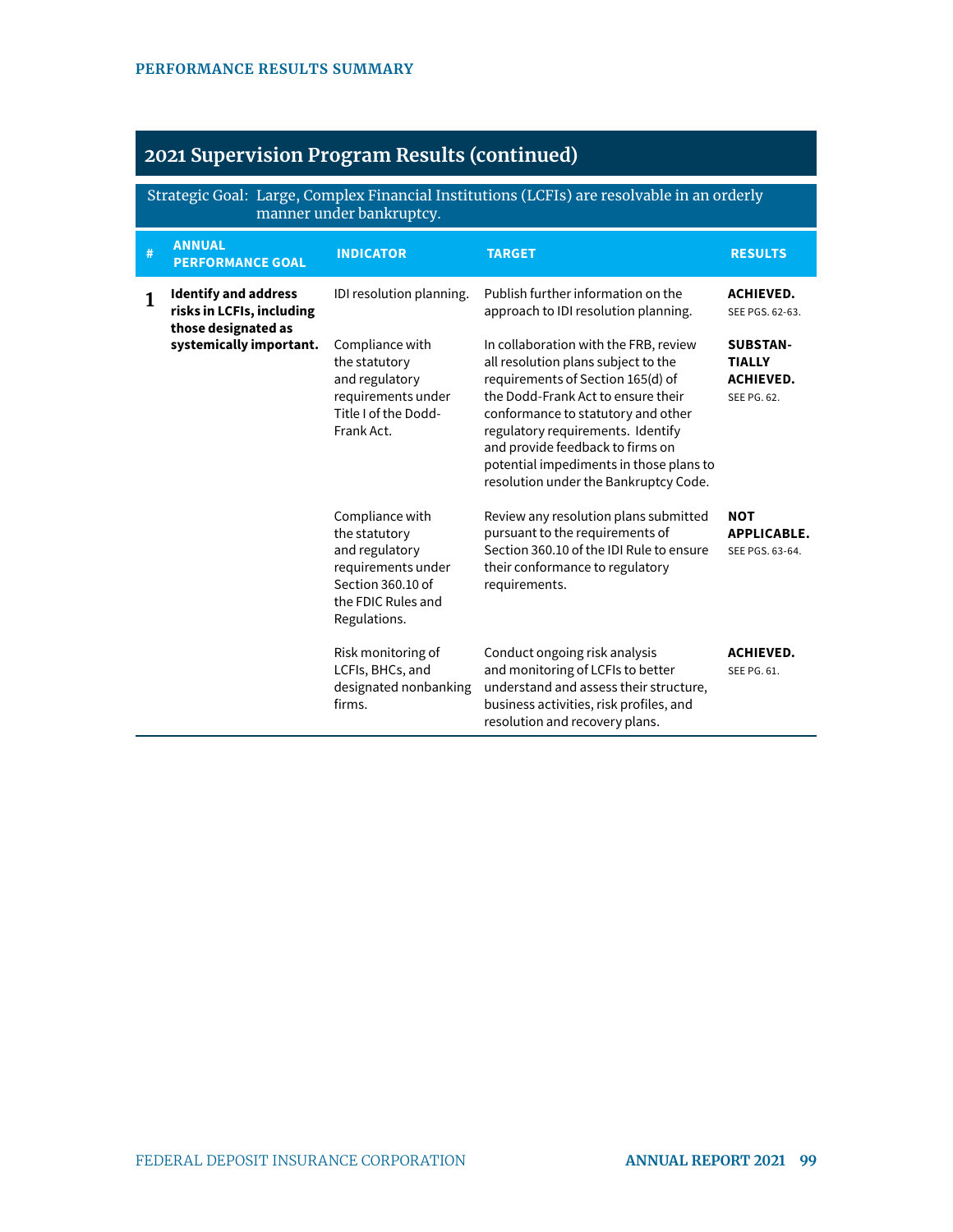## **2021 Receivership Management Program Results**

#### Strategic Goal: Resolutions are orderly and receiverships are managed effectively.

| # | <b>ANNUAL</b><br><b>PERFORMANCE GOAL</b>                                                                                                                                                                                                                                                                                                                                            | <b>INDICATOR</b>                                                                      | <b>TARGET</b>                                                                                                                                                                                                                                                                                                           | <b>RESULTS</b>                                                                                             |  |
|---|-------------------------------------------------------------------------------------------------------------------------------------------------------------------------------------------------------------------------------------------------------------------------------------------------------------------------------------------------------------------------------------|---------------------------------------------------------------------------------------|-------------------------------------------------------------------------------------------------------------------------------------------------------------------------------------------------------------------------------------------------------------------------------------------------------------------------|------------------------------------------------------------------------------------------------------------|--|
| 1 | Value, manage, and<br>market assets of<br>failed IDIs and their<br>subsidiaries in a timely<br>manner to maximize<br>net return.                                                                                                                                                                                                                                                    | Percentage of the<br>assets marketed for<br>each failed IDL                           | For at least 95 percent of IDI failures,<br>market at least 90 percent of the book<br>value of its marketable assets within<br>90 days of the failure date (for cash<br>sales) and within 120 days of that<br>date if the pool of similar assets is of<br>sufficient size to bring to market (for<br>structured sales). | <b>NOT</b><br><b>APPLICABLE.</b><br><b>NO FAILURE</b><br><b>ACTIVITY</b><br>IN 2021.<br><b>SEE PG. 78.</b> |  |
| 2 | <b>Manage the receivership</b><br>estate and its<br>subsidiaries toward an<br>orderly termination.                                                                                                                                                                                                                                                                                  | Timely termination of<br>new receiverships.                                           | Terminate at least 75 percent of<br>new receiverships that are not<br>subject to loss-share agreements,<br>structured transactions, or other legal<br>impediments within three years of the<br>date of failure.                                                                                                         | <b>NOT</b><br><b>ACHIEVED.</b><br>SEE PGS. 79-80.                                                          |  |
| 3 | <b>Conduct investigations</b><br>Percentage of<br>into all potential<br>investigated claim areas<br>professional liability<br>for which a decision has<br>claim areas for all<br>been made to close or<br>failed IDIs and decide<br>pursue the claim.<br>as promptly as possible<br>to close or pursue each<br>claim, considering the<br>size and complexity of<br>the institution. |                                                                                       | For 80 percent of all claim areas,<br>make a decision to close or pursue<br>professional liability claims within 18<br>months of the failure of an IDI.                                                                                                                                                                 | <b>ACHIEVED.</b><br><b>SEE PG. 80.</b>                                                                     |  |
| 4 | <b>Ensure the FDIC's</b><br>operational readiness<br>to administer the<br>resolution of LCFIs,<br>including those                                                                                                                                                                                                                                                                   | Refinement of<br>resolution plans and<br>strategies.                                  | Continue to refine plans and<br>strategic options to ensure the FDIC's<br>operational readiness to administer<br>the resolution of LCFIs.                                                                                                                                                                               | <b>ACHIEVED.</b><br>SEE PG. 61.                                                                            |  |
|   | designated as<br>systemically important.                                                                                                                                                                                                                                                                                                                                            | Continued cross-<br>border coordination<br>and cooperation in<br>resolution planning. | Continue to deepen and strengthen<br>working relationships with key foreign<br>jurisdictions, both on a bilateral basis<br>and through multilateral fora.                                                                                                                                                               | <b>ACHIEVED.</b><br><b>SEE PG. 65.</b>                                                                     |  |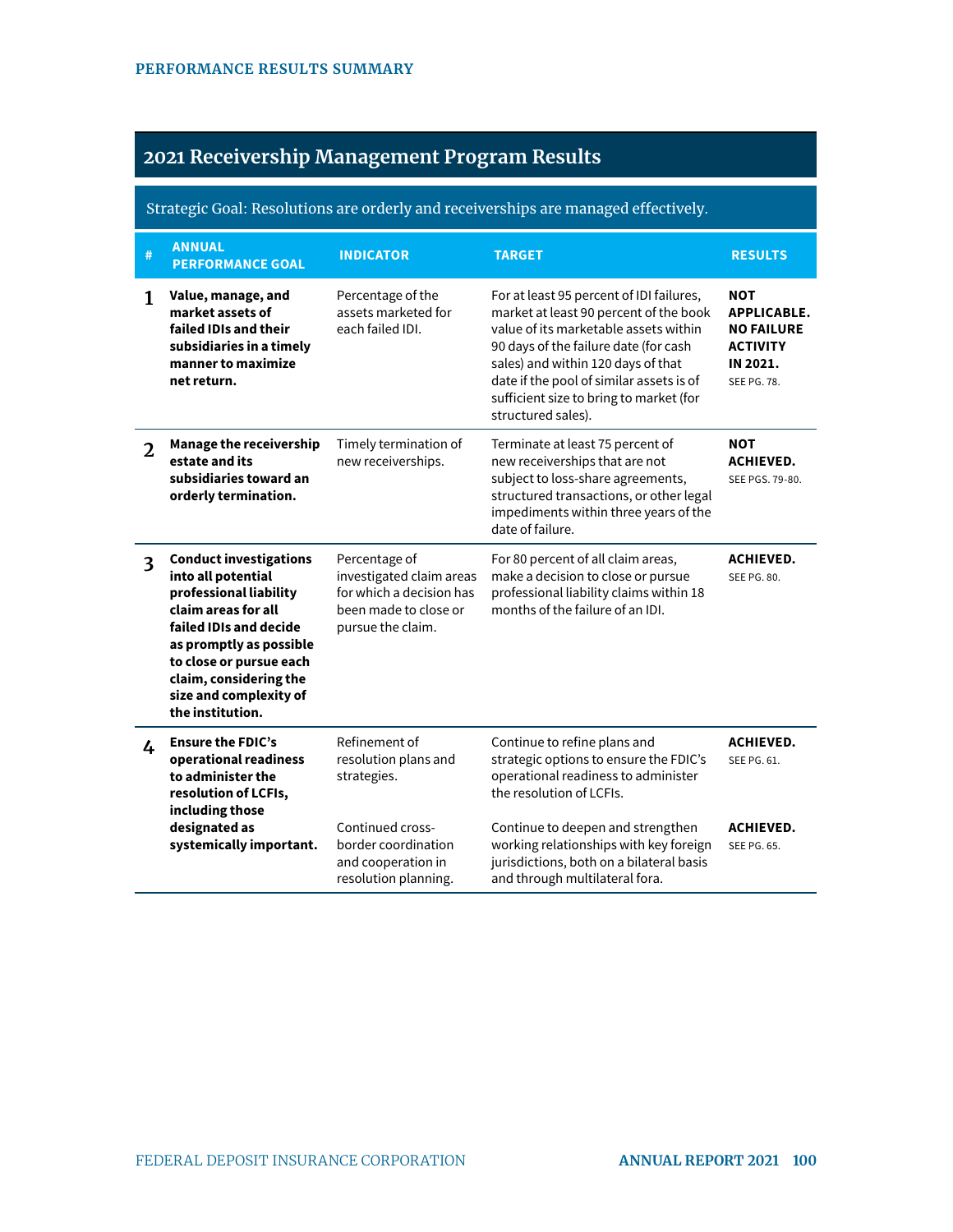# Prior Years' Performance Results

Refer to the respective full Annual Report of prior years, located on the FDIC's website for more information on performance results for those years. Shaded areas indicate no such target existed for that respective year.

| <b>Insurance Program Results</b>                                                                                                                                                               |                                                         |                  |                                |                  |                  |  |
|------------------------------------------------------------------------------------------------------------------------------------------------------------------------------------------------|---------------------------------------------------------|------------------|--------------------------------|------------------|------------------|--|
| Strategic Goal: Insured depositors are protected from loss without recourse to taxpayer<br>funding.                                                                                            |                                                         |                  |                                |                  |                  |  |
| <b>ANNUAL PERFORMANCE</b><br><b>GOALS AND TARGETS</b>                                                                                                                                          | 2020                                                    | 2019             | 2018                           | 2017             | 2016             |  |
| 1. Respond promptly to all IDI closings<br>and related emerging issues.                                                                                                                        |                                                         |                  |                                |                  |                  |  |
| Depositors have access to insured<br>٠<br>funds within one business day if the<br>failure occurs on a Friday.                                                                                  | <b>ACHIEVED.</b>                                        | <b>ACHIEVED.</b> | $N/A - NO$<br><b>FAILURES.</b> | <b>ACHIEVED.</b> | <b>ACHIEVED.</b> |  |
| ■ Depositors have access to insured<br>funds within two business days if the<br>failure occurs on any other day of the<br>week.                                                                | $N/A - ALL$<br><b>FAILURES</b><br>ON<br><b>FRIDAYS.</b> | <b>ACHIEVED.</b> | $N/A - NO$<br><b>FAILURES.</b> | <b>ACHIEVED.</b> | <b>ACHIEVED.</b> |  |
| ■ Depositors do not incur any losses on<br>insured deposits.                                                                                                                                   | <b>ACHIEVED.</b>                                        | <b>ACHIEVED.</b> | $N/A - NO$<br><b>FAILURES.</b> | <b>ACHIEVED.</b> | <b>ACHIEVED.</b> |  |
| No appropriated funds are required<br>to pay insured depositors.                                                                                                                               | <b>ACHIEVED.</b>                                        | <b>ACHIEVED.</b> | $N/A - NO$<br><b>FAILURES.</b> | <b>ACHIEVED.</b> | <b>ACHIEVED.</b> |  |
| 2. Disseminate data and analyses<br>on issues and risks affecting the<br>financial services industry to<br>bankers, supervisors, the public, and<br>other stakeholders on an ongoing<br>basis. |                                                         |                  |                                |                  |                  |  |
| Disseminate results of research and<br>analyses in a timely manner through<br>regular publications, ad hoc reports,<br>and other means.                                                        | <b>ACHIEVED.</b>                                        | <b>ACHIEVED.</b> | <b>ACHIEVED.</b>               | <b>ACHIEVED.</b> | <b>ACHIEVED.</b> |  |
| ■ Undertake industry outreach<br>activities to inform bankers and other<br>stakeholders about current trends,<br>concerns, available resources, and<br>other FDIC performance metrics.         | <b>ACHIEVED.</b>                                        | <b>ACHIEVED.</b> | <b>ACHIEVED.</b>               | <b>ACHIEVED.</b> | <b>ACHIEVED.</b> |  |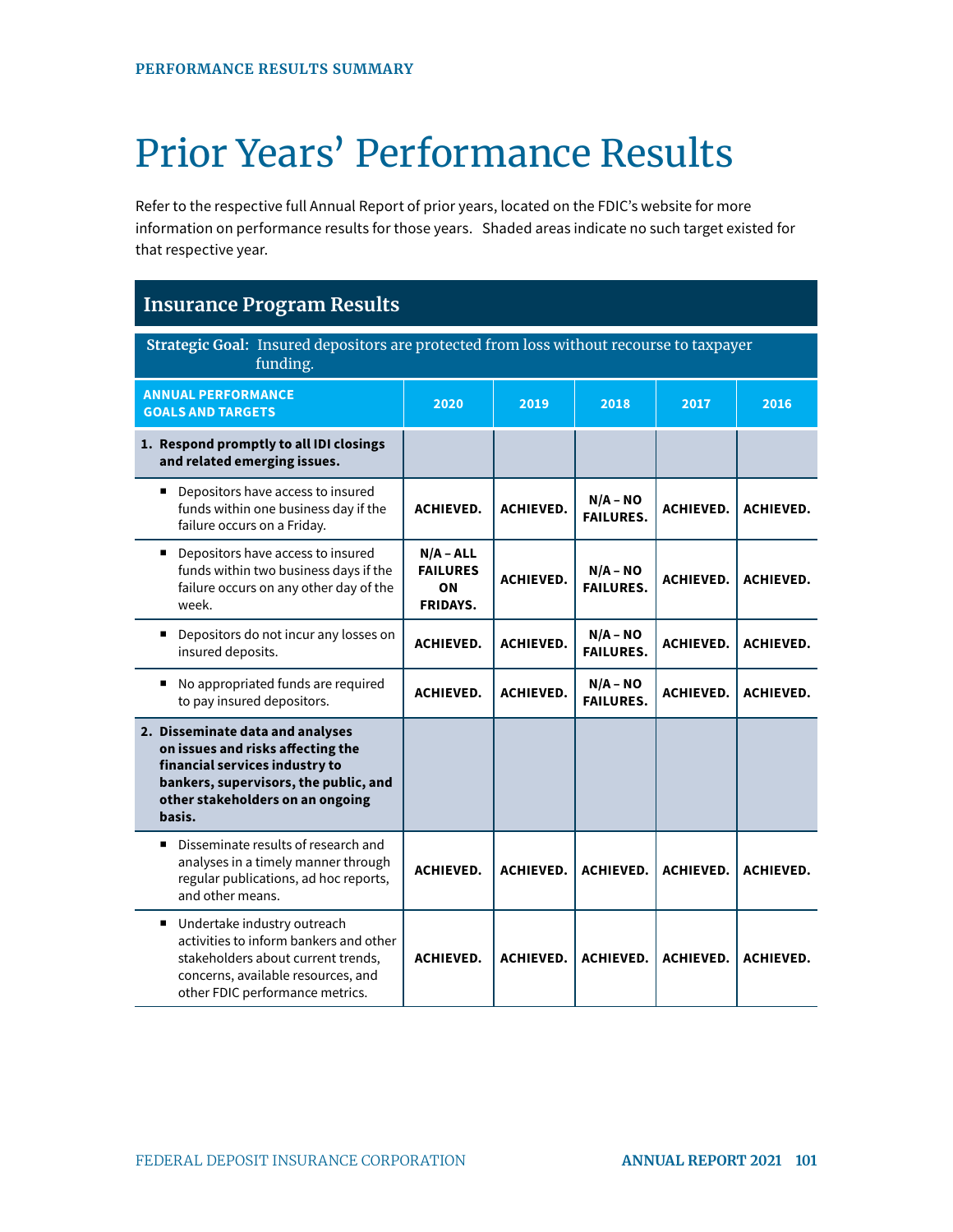| Strategic Goal: Insured depositors are protected from loss without recourse to taxpayer funding.                                                                   |                  |                  |                  |                  |                  |
|--------------------------------------------------------------------------------------------------------------------------------------------------------------------|------------------|------------------|------------------|------------------|------------------|
| <b>ANNUAL PERFORMANCE</b><br><b>GOALS AND TARGETS</b>                                                                                                              | 2020             | 2019             | 2018             | 2017             | 2016             |
| 3. Monitor the status of the DIF reserve<br>ratio and analyze the factors<br>that affect fund growth. Adjust<br>assessment rates, as necessary.                    |                  |                  |                  |                  |                  |
| Provide updated fund balance<br>projections to the FDIC Board of<br>Directors semiannually.                                                                        | <b>ACHIEVED.</b> | <b>ACHIEVED.</b> |                  |                  |                  |
| ■ Recommend changes to deposit<br>insurance assessment rates to the<br>FDIC Board of Directors as necessary.                                                       | <b>ACHIEVED.</b> | <b>ACHIEVED.</b> |                  |                  |                  |
| 4. Adjust assessment rates, as<br>necessary, to achieve a DIF reserve<br>ratio of at least 1.35 percent of<br>estimated insured deposits by<br>September 30, 2020. |                  |                  |                  |                  |                  |
| Provide updated fund balance<br>projections to the FDIC Board of<br>Directors by June 30, 2018, and<br>December 31, 2018.                                          |                  |                  | <b>ACHIEVED.</b> |                  |                  |
| Provide updated fund balance<br>projections to the FDIC Board of<br>Directors by June 30, 2017, and<br>December 31, 2017.                                          |                  |                  |                  | <b>ACHIEVED.</b> |                  |
| Provide updated fund balance<br>projections to the FDIC Board of<br>Directors by June 30, 2016, and<br>December 31, 2016.                                          |                  |                  |                  |                  | <b>ACHIEVED.</b> |
| Provide progress reports to the FDIC<br>Board of Directors by June 30, 2018,<br>and December 31, 2018.                                                             |                  |                  | <b>ACHIEVED.</b> |                  |                  |
| Provide progress reports to the FDIC<br>Board of Directors by June 30, 2017,<br>and December 31, 2017.                                                             |                  |                  |                  | <b>ACHIEVED.</b> |                  |
| Provide progress reports to the FDIC<br>Board of Directors by June 30, 2016,<br>and December 31, 2016.                                                             |                  |                  |                  |                  | <b>ACHIEVED.</b> |
| Recommend changes to deposit<br>٠<br>insurance assessment rates to the<br>FDIC Board of Directors as necessary.                                                    |                  |                  | <b>ACHIEVED.</b> | <b>ACHIEVED.</b> | <b>ACHIEVED.</b> |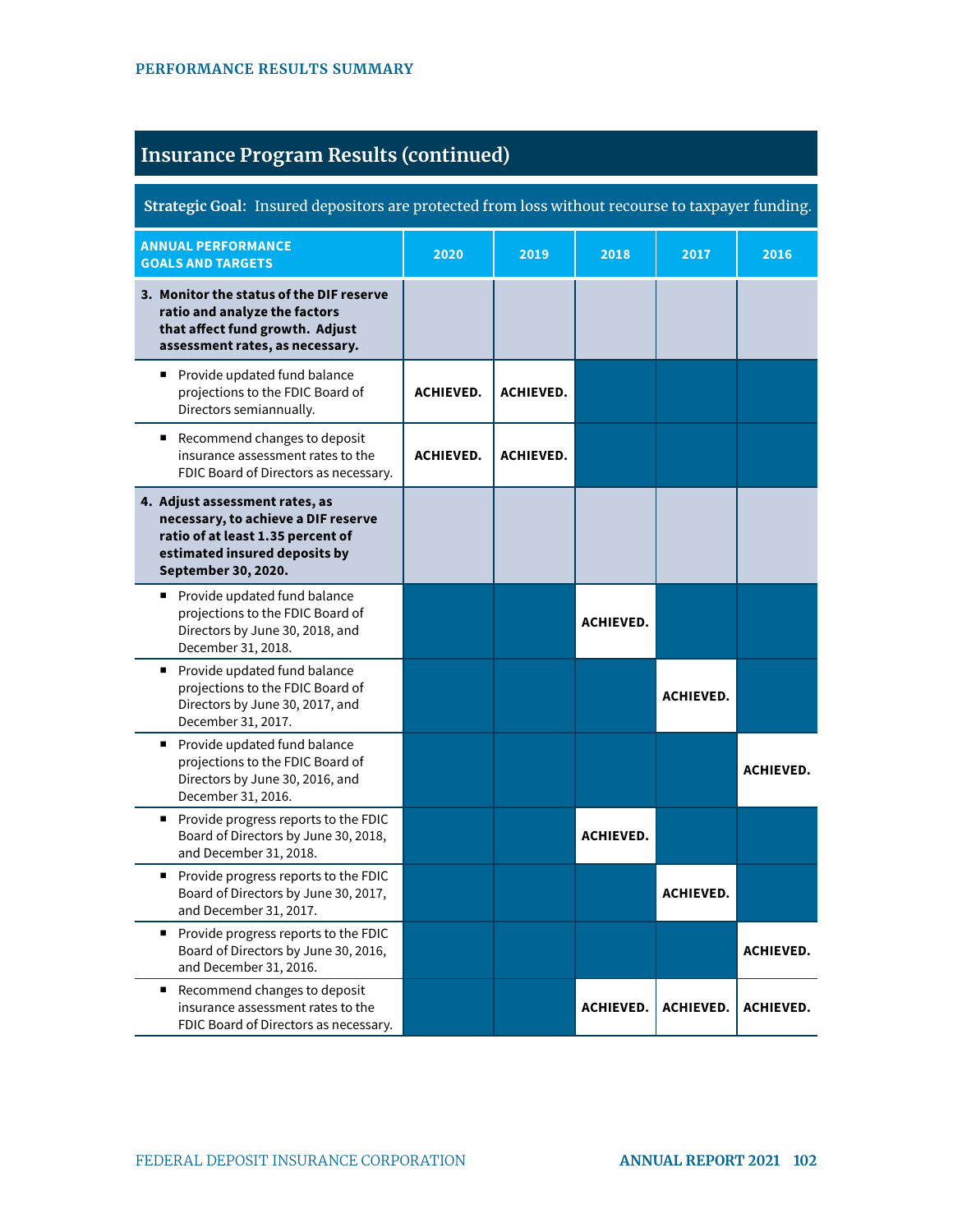| Strategic Goal: Insured depositors are protected from loss without recourse to taxpayer funding.                                                                                                                                                             |                  |                  |                  |                  |                 |
|--------------------------------------------------------------------------------------------------------------------------------------------------------------------------------------------------------------------------------------------------------------|------------------|------------------|------------------|------------------|-----------------|
| <b>ANNUAL PERFORMANCE</b><br><b>GOALS AND TARGETS</b>                                                                                                                                                                                                        | 2020             | 2019             | 2018             | 2017             | 2016            |
| 5. Expand and strengthen the FDIC's<br>participation and leadership role<br>in supporting robust and effective<br>deposit insurance programs,<br>resolution strategies, and banking<br>systems worldwide.                                                    |                  |                  |                  |                  |                 |
| Foster strong relationships with<br>international banking regulators,<br>deposit insurers, and other relevant<br>authorities by engaging with<br>strategically important jurisdictions<br>and organizations on international<br>financial safety net issues. | <b>ACHIEVED.</b> | <b>ACHIEVED.</b> | <b>ACHIEVED.</b> | <b>ACHIEVED.</b> | <b>ACHIEVED</b> |
| Provide leadership and expertise to<br>٠<br>key international organizations and<br>associations that promote sound<br>deposit insurance and effective bank<br>supervision and resolution practices.                                                          | <b>ACHIEVED.</b> | <b>ACHIEVED.</b> | <b>ACHIEVED.</b> | <b>ACHIEVED.</b> |                 |
| Promote international standards<br>٠<br>and expertise in financial regulatory<br>practices and stability through the<br>provision of technical assistance and<br>training to global financial system<br>authorities.                                         | <b>ACHIEVED.</b> | <b>ACHIEVED.</b> | <b>ACHIEVED.</b> | <b>ACHIEVED.</b> |                 |
| Continue to play leadership<br>٠<br>roles within key international<br>organizations and associations and<br>promote sound deposit insurance,<br>bank supervision, and resolution<br>practices.                                                               |                  |                  |                  |                  | <b>ACHIEVED</b> |
| Promote continued enhancement of<br>٠<br>international standards and expertise<br>in financial regulatory practices and<br>stability through the provision of<br>technical assistance and training to<br>global financial system authorities.                |                  |                  |                  |                  | <b>ACHIEVED</b> |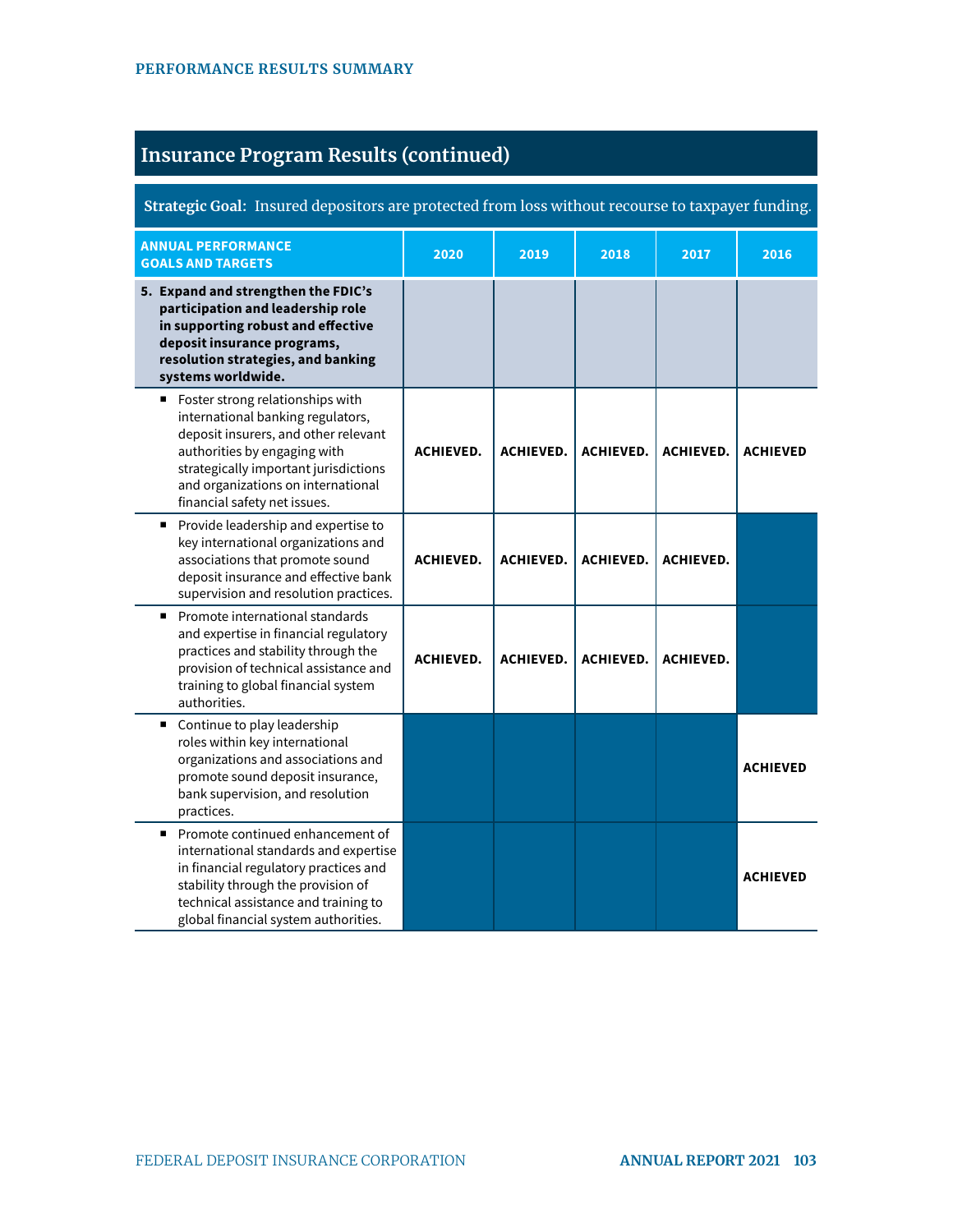| Strategic Goal: Insured depositors are protected from loss without recourse to taxpayer funding.                                                                                                                                                  |                                |                  |                                |                  |                  |
|---------------------------------------------------------------------------------------------------------------------------------------------------------------------------------------------------------------------------------------------------|--------------------------------|------------------|--------------------------------|------------------|------------------|
| <b>ANNUAL PERFORMANCE</b><br><b>GOALS AND TARGETS</b>                                                                                                                                                                                             | 2020                           | 2019             | 2018                           | 2017             | 2016             |
| Develop and foster closer<br>relationships with bank supervisors<br>in the reviews through the provision<br>of technical assistance and by leading<br>governance efforts in the Association<br>of Supervisors of Banks of the<br>Americas (ASBA). |                                |                  |                                |                  | <b>ACHIEVED.</b> |
| 6. Ensure timely consideration and<br>efficient processing of de novo<br>deposit insurance applications.                                                                                                                                          |                                |                  |                                |                  |                  |
| ■ Act on 75 percent of deposit<br>insurance applications within 120<br>days after receiving a substantially<br>complete application.                                                                                                              | <b>NOT</b><br><b>ACHIEVED.</b> |                  |                                |                  |                  |
| Conduct six regional roundtable<br>$\blacksquare$<br>discussions to explain and solicit<br>feedback on the de novo application<br>process, and implement additional<br>changes, as appropriate, based on<br>that feedback.                        |                                | <b>ACHIEVED.</b> |                                |                  |                  |
| ■ Ensure the de novo deposit insurance<br>application process is streamlined<br>and transparent.                                                                                                                                                  |                                | <b>ACHIEVED.</b> |                                |                  |                  |
| 7. Market failing institutions to<br>all qualified and interested<br>potential bidders.                                                                                                                                                           |                                |                  |                                |                  |                  |
| ■ Contact all qualified and interested<br>bidders.                                                                                                                                                                                                | <b>ACHIEVED.</b>               | <b>ACHIEVED.</b> | $N/A - NO$<br><b>FAILURES.</b> | <b>ACHIEVED.</b> | <b>ACHIEVED.</b> |
| 8. Provide educational information<br>to insured depository institutions<br>and their customers to help them<br>understand the rules for determining<br>the amount of insurance coverage on<br>deposit accounts.                                  |                                |                  |                                |                  |                  |
| Respond within two weeks to 95<br>percent of written inquiries from<br>consumers and bankers about FDIC<br>deposit insurance coverage.                                                                                                            | <b>ACHIEVED.</b>               | <b>ACHIEVED.</b> | <b>ACHIEVED.</b>               | <b>ACHIEVED.</b> | <b>ACHIEVED.</b> |
| ■ Conduct at least four telephone or<br>in-person seminars for bankers on<br>deposit insurance coverage.                                                                                                                                          | <b>ACHIEVED.</b>               | <b>ACHIEVED.</b> | <b>ACHIEVED.</b>               | <b>ACHIEVED.</b> | <b>ACHIEVED.</b> |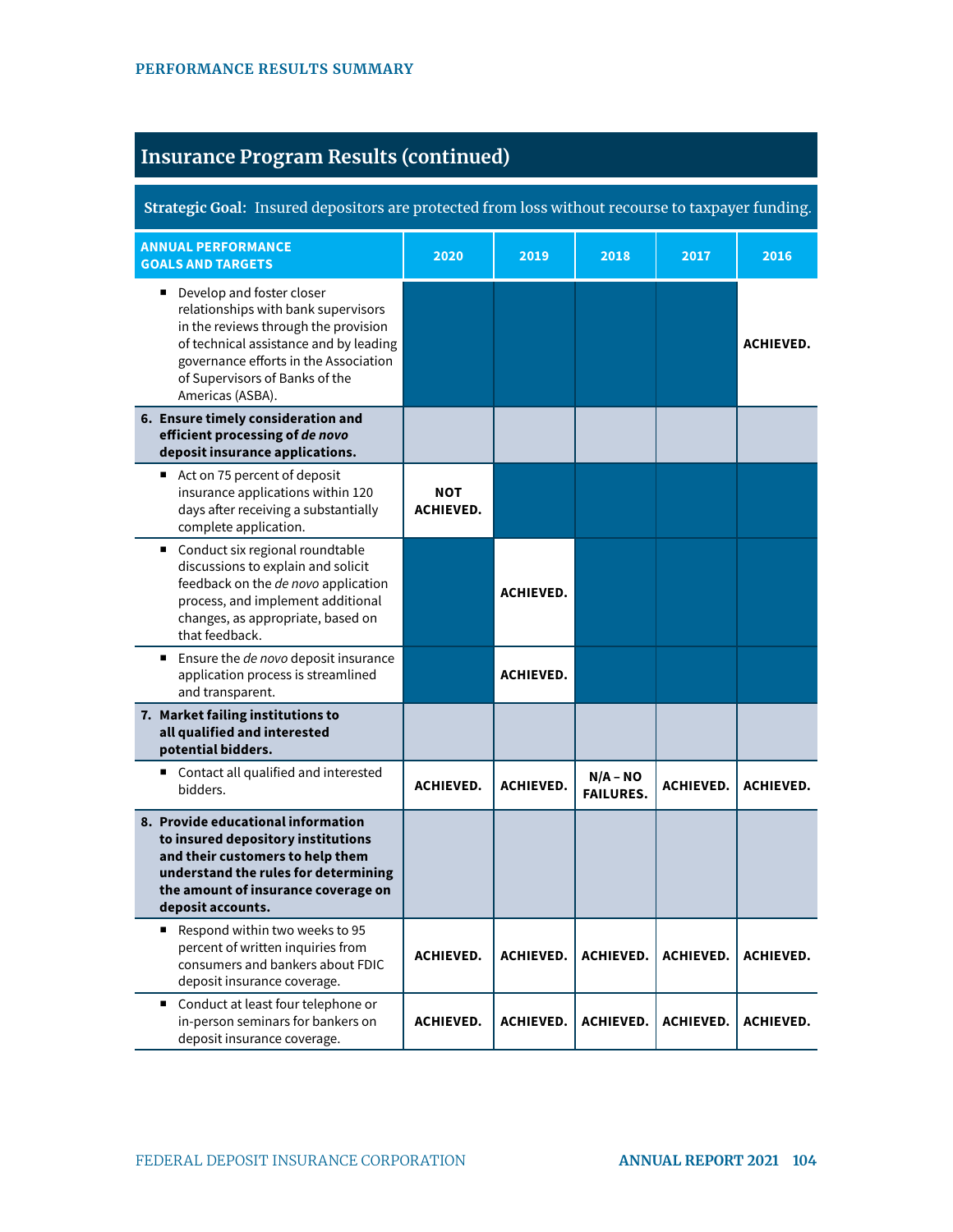| <b>Supervision Program Results</b>                                                                                                                                                                                                                                                                                                                                                                            |                  |                  |                  |                  |                  |
|---------------------------------------------------------------------------------------------------------------------------------------------------------------------------------------------------------------------------------------------------------------------------------------------------------------------------------------------------------------------------------------------------------------|------------------|------------------|------------------|------------------|------------------|
| Strategic Goal: FDIC-insured institutions are safe and sound.                                                                                                                                                                                                                                                                                                                                                 |                  |                  |                  |                  |                  |
| <b>ANNUAL PERFORMANCE</b><br><b>GOALS AND TARGETS</b>                                                                                                                                                                                                                                                                                                                                                         | 2020             | 2019             | 2018             | 2017             | 2016             |
| 1. Conduct on-site risk management<br>examinations to assess the overall<br>financial condition, management<br>practices and policies, and compliance<br>with applicable laws and regulations<br>of FDIC-supervised depository<br>institutions. When problems are<br>identified, promptly implement<br>appropriate corrective programs, and<br>follow up to ensure that identified<br>problems are corrected. |                  |                  |                  |                  |                  |
| Conduct all required risk management<br>examinations within the timeframes<br>prescribed by statute and FDIC policy.                                                                                                                                                                                                                                                                                          | <b>ACHIEVED.</b> | <b>ACHIEVED.</b> | <b>ACHIEVED.</b> | <b>ACHIEVED.</b> | <b>ACHIEVED.</b> |
| For at least 90 percent of IDIs that are<br>assigned a composite CAMELS rating<br>of 2 and for which the examination<br>report identifies "Matters Requiring<br>Board Attention" (MRBAs), review<br>progress reports and follow up with<br>the institution within six months of<br>the issuance of the examination report<br>to ensure that all MRBAs are being<br>addressed.                                 | <b>ACHIEVED.</b> | <b>ACHIEVED.</b> | <b>ACHIEVED.</b> | <b>ACHIEVED.</b> | <b>ACHIEVED.</b> |
| 2. Assist in protecting the infrastructure<br>of the U.S. banking system against<br>terrorist financing, money laundering,<br>and other financial crimes.                                                                                                                                                                                                                                                     |                  |                  |                  |                  |                  |
| Conduct all Bank Secrecy Act<br>examinations within the timeframes<br>prescribed by statute and FDIC policy.                                                                                                                                                                                                                                                                                                  | <b>ACHIEVED.</b> | <b>ACHIEVED.</b> | <b>ACHIEVED.</b> | <b>ACHIEVED.</b> | <b>ACHIEVED.</b> |
| 3. Establish regulatory capital standards<br>that ensure institutions have sufficient<br>loss-absorbing capacity to remain<br>resilient under stress while reducing<br>complexity and maximizing efficiency.                                                                                                                                                                                                  |                  |                  |                  |                  |                  |
| Complete, by September 30, 2019,<br>rulemaking for a community bank<br>leverage ratio and conforming changes<br>to the deposit insurance assessment<br>process.                                                                                                                                                                                                                                               |                  | <b>ACHIEVED.</b> |                  |                  |                  |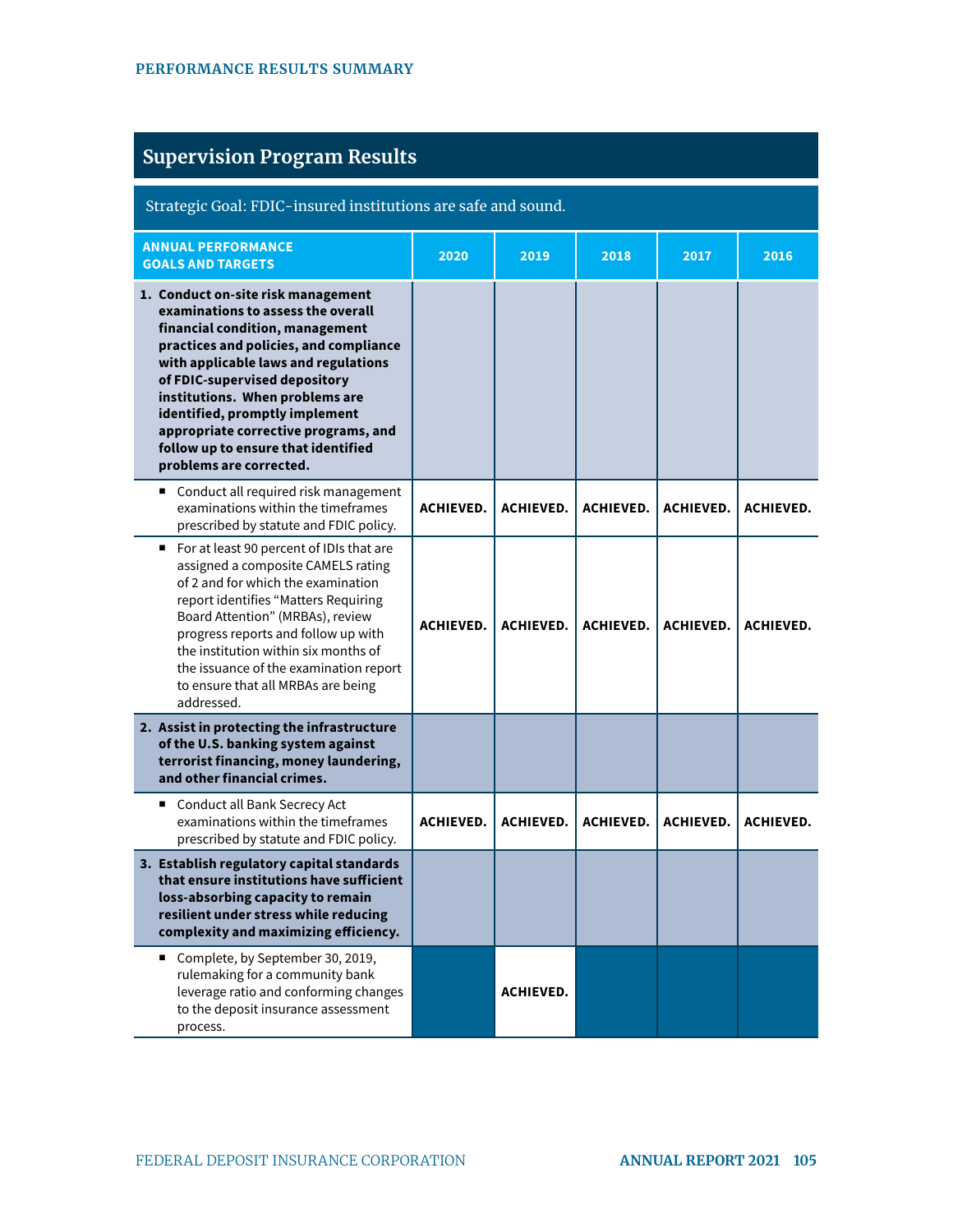| <b>Supervision Program Results (continued)</b>                                                                                                                                                                                                                                                                                 |                         |                        |                                |      |      |
|--------------------------------------------------------------------------------------------------------------------------------------------------------------------------------------------------------------------------------------------------------------------------------------------------------------------------------|-------------------------|------------------------|--------------------------------|------|------|
| Strategic Goal: FDIC-insured institutions are safe and sound.                                                                                                                                                                                                                                                                  |                         |                        |                                |      |      |
| <b>ANNUAL PERFORMANCE</b><br><b>GOALS AND TARGETS</b>                                                                                                                                                                                                                                                                          | 2020                    | 2019                   | 2018                           | 2017 | 2016 |
| Finalize aspects of the interagency<br>п<br>capital simplification proposal issued<br>in September 2017, including changes<br>to the regulatory capital treatment of<br>mortgage servicing assets, deferred<br>tax assets, investment in the capital<br>instruments of other financial<br>institutions, and minority interest. |                         | <b>ACHIEVED</b>        |                                |      |      |
| Issue an interagency final rule on<br>п<br>holdings of total loss-absorbing<br>capacity.                                                                                                                                                                                                                                       | <b>ACHIEVED.</b>        |                        |                                |      |      |
| ■ Issue an NPR to implement the final<br>Basel III standards into the U.S.<br>regulatory capital framework.                                                                                                                                                                                                                    | NOT<br><b>ACHIEVED.</b> |                        |                                |      |      |
| ■ Issue interagency final rules to adopt<br>the statutory definition of high<br>volatility commercial real estate for<br>risk based capital.                                                                                                                                                                                   |                         | <b>ACHIEVED</b>        |                                |      |      |
| Reevaluate and take appropriate<br>п<br>actions on Basel III requirements for<br>small banks that do not meet or are<br>not eligible for the community bank<br>leverage ratio.                                                                                                                                                 |                         | <b>ACHIEVED</b>        |                                |      |      |
| ■ Issue a final rule to implement the<br>Net Stable Funding Ratio (NSFR).                                                                                                                                                                                                                                                      | <b>ACHIEVED.</b>        | NOT<br><b>ACHIEVED</b> |                                |      |      |
| ■ Issue interagency final rules to tailor<br>capital requirements for large financial<br>institutions.                                                                                                                                                                                                                         |                         | <b>ACHIEVED</b>        |                                |      |      |
| Issue interagency rulemaking<br>■<br>to remove certain central bank<br>deposits from the denominator of<br>the supplementary leverage ratio for<br>custodial banks.                                                                                                                                                            |                         | <b>ACHIEVED</b>        |                                |      |      |
| 4. Ensure that regulatory capital<br>standards promote banks' resilience<br>under stress and the confidence of<br>their counterparties.                                                                                                                                                                                        |                         |                        |                                |      |      |
| Finalize a Notice of Proposed<br>п<br>Rulemaking (NPR) for a simplified<br>risk-based capital framework for<br>community banks.                                                                                                                                                                                                |                         |                        | NOT<br><b>ACHIEVED.</b>        |      |      |
| Finalize the Basel III Net Stable Funding<br>Ratio (NSFR).                                                                                                                                                                                                                                                                     |                         |                        | <b>NOT</b><br><b>ACHIEVED.</b> |      |      |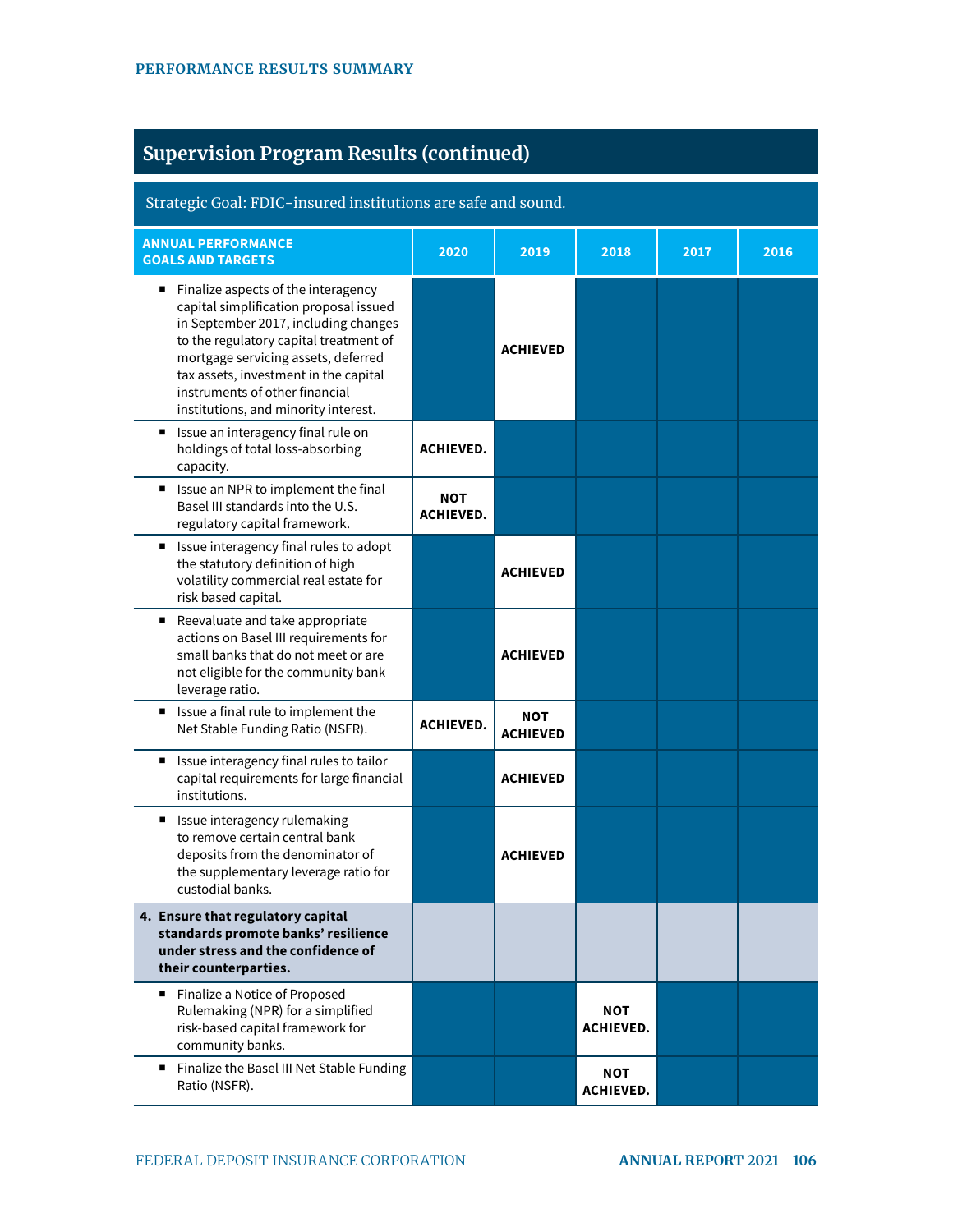| <b>Supervision Program Results (continued)</b> |  |  |
|------------------------------------------------|--|--|
|                                                |  |  |
|                                                |  |  |

| Strategic Goal: FDIC-insured institutions are safe and sound.                                                                                                                                                               |                  |                  |                  |                                |                  |
|-----------------------------------------------------------------------------------------------------------------------------------------------------------------------------------------------------------------------------|------------------|------------------|------------------|--------------------------------|------------------|
| <b>ANNUAL PERFORMANCE</b><br><b>GOALS AND TARGETS</b>                                                                                                                                                                       | 2020             | 2019             | 2018             | 2017                           | 2016             |
| 5. More closely align regulatory capital<br>standards with risk and ensure that<br>capital is maintained at prudential<br>levels.                                                                                           |                  |                  |                  |                                |                  |
| ■ Issue a Notice of Proposed Rulemaking<br>(NPR) for a simplified capital<br>framework for community banks.                                                                                                                 |                  |                  |                  | <b>ACHIEVED.</b>               |                  |
| Issue a final rule implementing the<br>Basel III Net Stable Funding Ratio.                                                                                                                                                  |                  |                  |                  | <b>NOT</b><br><b>ACHIEVED.</b> |                  |
| Publish in 2016, a Notice of (proposed)<br>Rulemaking on the Basel III Net Stable<br>Funding Ratio.                                                                                                                         |                  |                  |                  |                                | <b>ACHIEVED.</b> |
| 6. Implement strategies to promote<br>enhanced cybersecurity, and business<br>continuity within the banking industry.                                                                                                       |                  |                  |                  |                                |                  |
| Continue to conduct horizontal reviews<br>■<br>that focus on the IT risks in large and<br>complex supervised institutions and in<br>Technology Service Providers (TSPs).                                                    | <b>ACHIEVED.</b> | <b>ACHIEVED.</b> | <b>ACHIEVED.</b> | <b>ACHIEVED.</b>               |                  |
| ■ Continue to use the Cybersecurity<br>Examination Program for the<br>most significant service provider<br>examinations.                                                                                                    | <b>ACHIEVED.</b> | <b>ACHIEVED.</b> | <b>ACHIEVED.</b> |                                |                  |
| Improve the analysis and sharing<br>of cybersecurity-related threat<br>information with financial institutions.                                                                                                             | <b>ACHIEVED.</b> | <b>ACHIEVED.</b> |                  |                                |                  |
| Revise and implement by December 31,<br>п<br>2017, the Cybersecurity Examination<br>Tool for TSPs.                                                                                                                          |                  |                  |                  | <b>ACHIEVED.</b>               |                  |
| Establish a horizontal review program<br>٠<br>that focuses on the IT risks in large and<br>complex supervised institutions and<br>Technology Service providers (TSPs).                                                      |                  |                  |                  |                                | <b>ACHIEVED.</b> |
| Complete by June 30, 2016, examiner<br>٠<br>training and implement by September<br>30, 2016, the new IT examination<br>work program to enhance focus on<br>information security, cybersecurity,<br>and business continuity. |                  |                  |                  |                                | <b>ACHIEVED.</b> |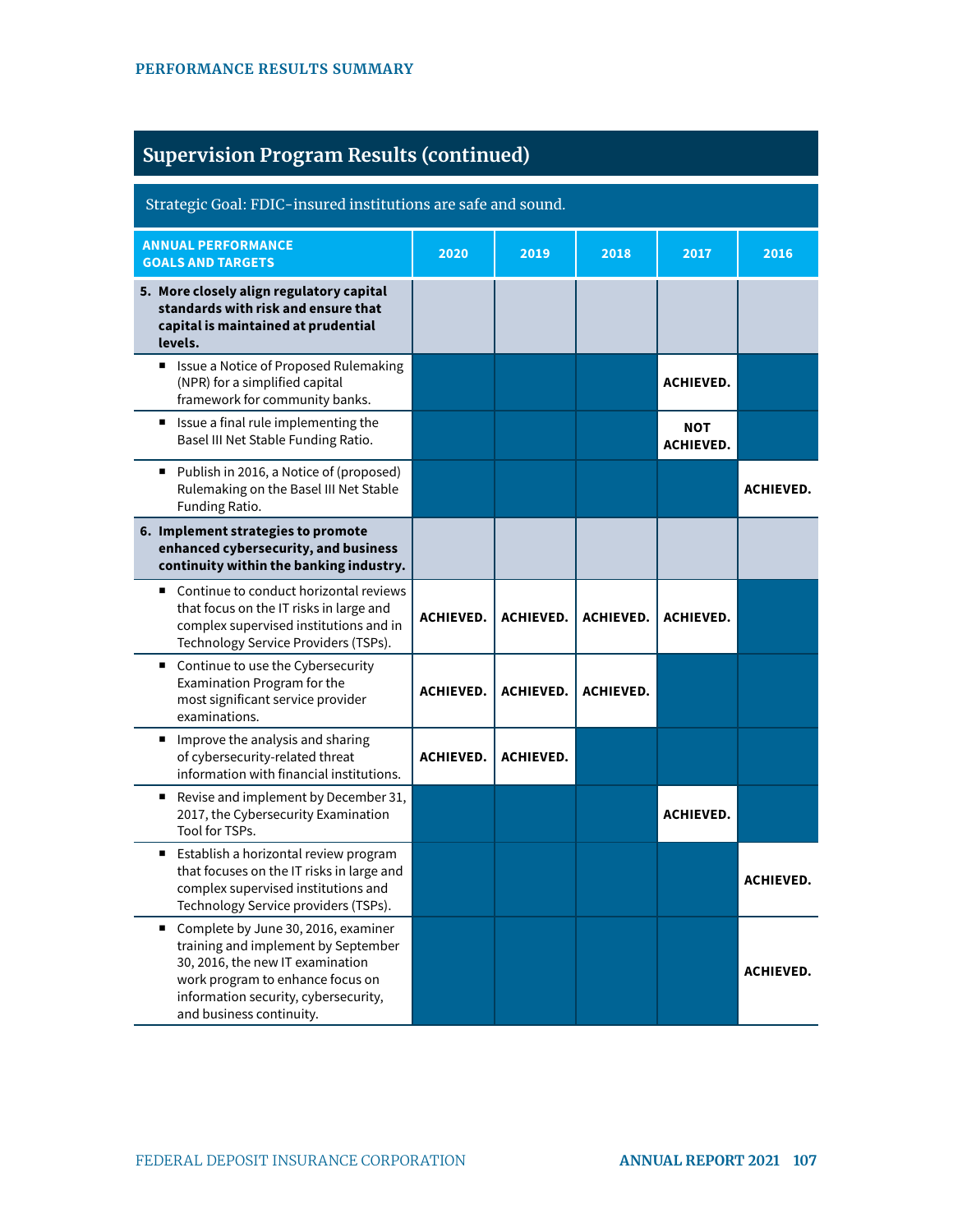| <b>Supervision Program Results (continued)</b>                                                                                                                          |                                |      |      |      |      |
|-------------------------------------------------------------------------------------------------------------------------------------------------------------------------|--------------------------------|------|------|------|------|
| Strategic Goal: FDIC-insured institutions are safe and sound.                                                                                                           |                                |      |      |      |      |
| <b>ANNUAL PERFORMANCE</b><br><b>GOALS AND TARGETS</b>                                                                                                                   | 2020                           | 2019 | 2018 | 2017 | 2016 |
| 7. Update rules, regulations, and other<br>guidance to enhance efficiency and<br>transparency while maintaining the<br>safety and soundness of the financial<br>system. |                                |      |      |      |      |
| Issue a final rule on brokered<br>deposits.                                                                                                                             | <b>ACHIEVED.</b>               |      |      |      |      |
| ■ Issue revised stress testing<br>guidance.                                                                                                                             | <b>NOT</b><br><b>ACHIEVED.</b> |      |      |      |      |
| ■ Issue a final rule to codify and amend<br>the FDIC's Statement of Policy on<br>Section 19 of the Federal Deposit<br>Insurance Act (FDI Act).                          | <b>ACHIEVED.</b>               |      |      |      |      |
| Issue a final rule clarifying the<br>applicability of the "valid when<br>made" rule.                                                                                    | <b>ACHIEVED.</b>               |      |      |      |      |
| Issue an interagency final rule to<br>٠<br>modify the treatment of covered funds<br>under the Volcker Rule.                                                             | <b>ACHIEVED.</b>               |      |      |      |      |
| ■ Issue a final rule amending the swap<br>margin requirements.                                                                                                          | <b>ACHIEVED.</b>               |      |      |      |      |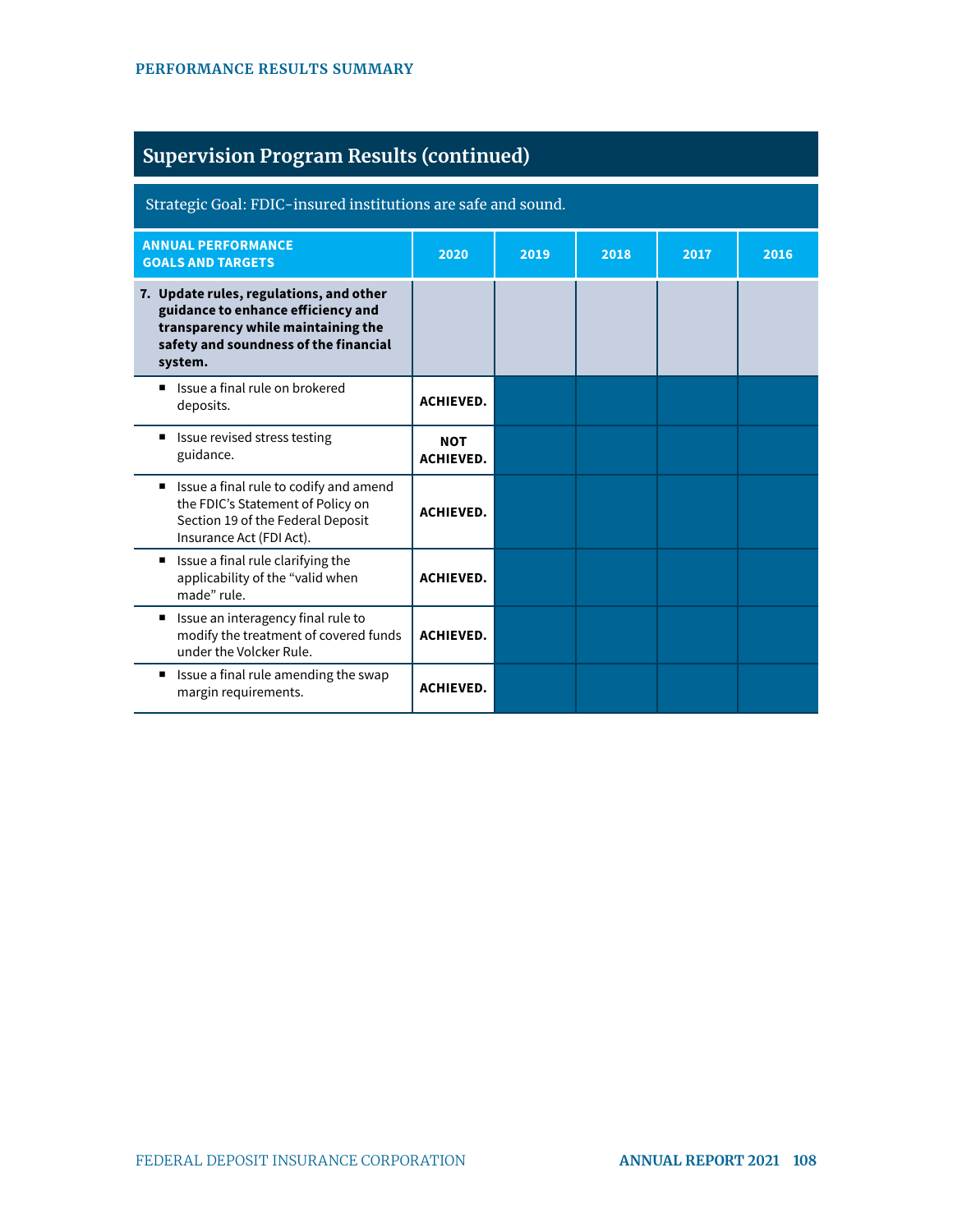| <b>Supervision Program Results (continued)</b> |  |  |
|------------------------------------------------|--|--|
|                                                |  |  |

| Strategic Goal: Consumers' rights are protected, and FDIC-supervised institutions invest in<br>their communities.                                                                                                                                                                                                                 |                  |                  |                                                      |                  |                 |
|-----------------------------------------------------------------------------------------------------------------------------------------------------------------------------------------------------------------------------------------------------------------------------------------------------------------------------------|------------------|------------------|------------------------------------------------------|------------------|-----------------|
| <b>ANNUAL PERFORMANCE</b><br><b>GOALS AND TARGETS</b>                                                                                                                                                                                                                                                                             | 2020             | 2019             | 2018                                                 | 2017             | 2016            |
| 1. Conduct on-site CRA and consumer<br>compliance examinations to assess<br>compliance with applicable laws<br>and regulations by FDIC-supervised<br>institutions. When violations are<br>identified, promptly implement<br>appropriate corrective programs and<br>follow up to ensure that identified<br>problems are corrected. |                  |                  |                                                      |                  |                 |
| Conduct all required examinations<br>٠<br>within the timeframes established.                                                                                                                                                                                                                                                      | <b>ACHIEVED.</b> | <b>ACHIEVED.</b> | <b>SUBSTAN-</b><br><b>TIALLY</b><br><b>ACHIEVED.</b> | <b>ACHIEVED.</b> | <b>ACHIEVED</b> |
| Conduct visits and/or follow-up<br>$\blacksquare$<br>examinations in accordance with<br>established FDIC processes and<br>timeframes to ensure that the<br>requirements of any corrective<br>program have been implemented<br>and are effectively addressing<br>identified violations.                                            | <b>ACHIEVED.</b> | <b>ACHIEVED.</b> | <b>SUBSTAN-</b><br><b>TIALLY</b><br><b>ACHIEVED.</b> | <b>ACHIEVED.</b> | <b>ACHIEVED</b> |
| 2. Effectively investigate and respond<br>to written consumer complaints and<br>inquiries about FDIC-supervised<br>financial institutions.                                                                                                                                                                                        |                  |                  |                                                      |                  |                 |
| Respond to 95 percent of written<br>п<br>consumer complaints and inquiries<br>within timeframes established by<br>policy, with all complaints and<br>inquiries receiving at least an initial<br>acknowledgment within two weeks.                                                                                                  | <b>ACHIEVED.</b> | <b>ACHIEVED.</b> | <b>ACHIEVED.</b>                                     | <b>ACHIEVED.</b> | <b>ACHIEVED</b> |
| ■ Publish, through the Consumer<br>Response Center (CRC), an annual<br>report regarding the nature of the<br>FDIC's interactions with consumers<br>and depositors.                                                                                                                                                                | <b>ACHIEVED.</b> | <b>ACHIEVED.</b> |                                                      |                  |                 |
| Publish, on the FDIC's website, and<br>$\blacksquare$<br>regularly update metrics on requests<br>from the public for FDIC assistance.                                                                                                                                                                                             | <b>ACHIEVED.</b> | <b>ACHIEVED.</b> |                                                      |                  |                 |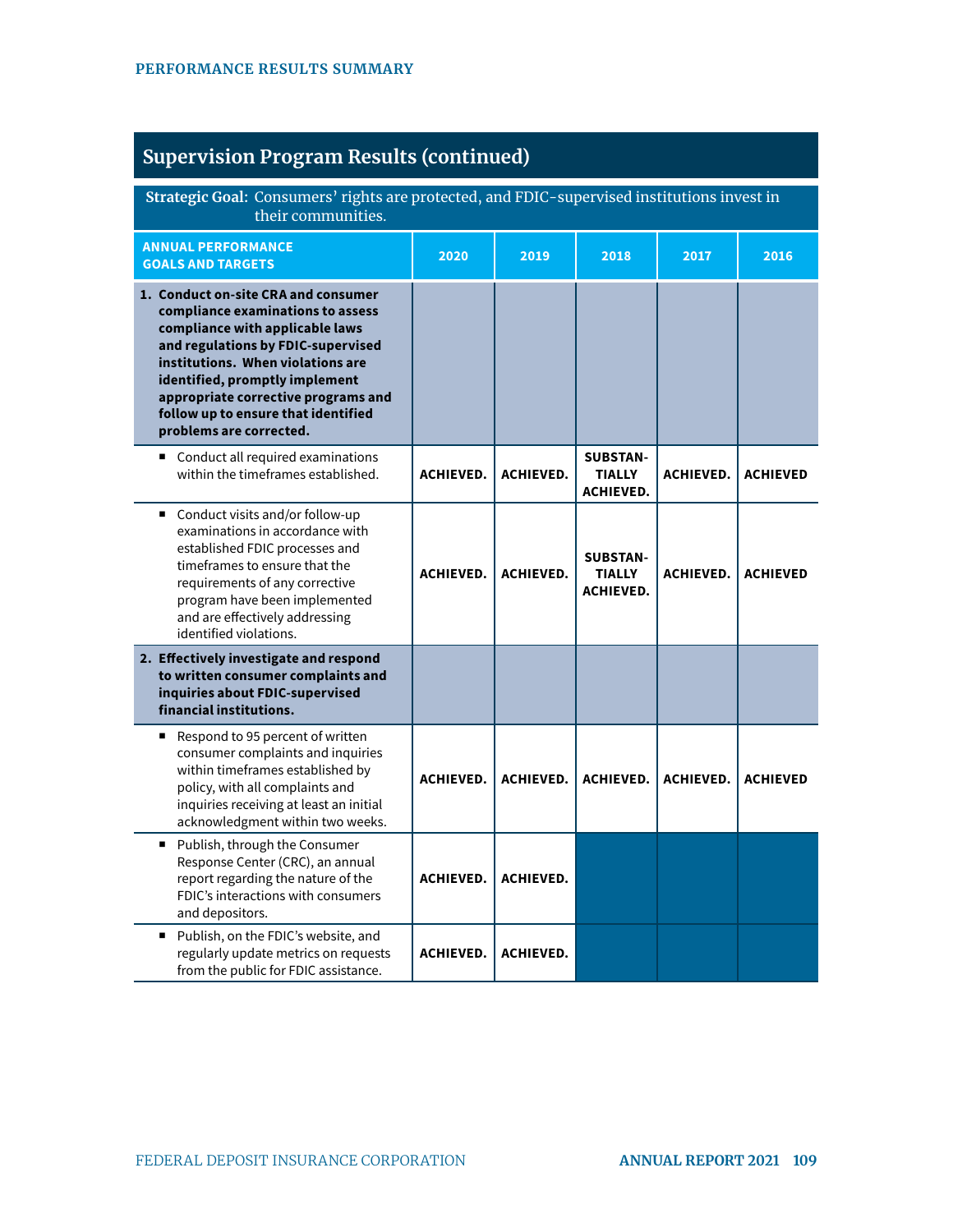| Strategic Goal: Consumers' rights are protected, and FDIC-supervised institutions invest in<br>their communities.                                                                                                                                                                                   |                         |                  |                  |      |      |
|-----------------------------------------------------------------------------------------------------------------------------------------------------------------------------------------------------------------------------------------------------------------------------------------------------|-------------------------|------------------|------------------|------|------|
| <b>ANNUAL PERFORMANCE</b><br><b>GOALS AND TARGETS</b>                                                                                                                                                                                                                                               | 2020                    | 2019             | 2018             | 2017 | 2016 |
| 3. Promote economic inclusion and<br>access to responsible financial services<br>through supervisory, research,<br>policy, and consumer/community<br>affairs initiatives.                                                                                                                           |                         |                  |                  |      |      |
| ■ Issue rules and guidance to ensure that<br>FDIC-supervised institutions meet the<br>credit needs of their communities.                                                                                                                                                                            | NOT<br><b>ACHIEVED.</b> |                  |                  |      |      |
| Launch "How Money Smart Are You?" an<br>online, interactive learning game.                                                                                                                                                                                                                          | NOT<br><b>ACHIEVED.</b> |                  |                  |      |      |
| Publish the results of the 2019 Survey<br>of the Unbanked and Underbanked<br>Households.                                                                                                                                                                                                            | <b>ACHIEVED.</b>        | <b>ACHIEVED.</b> |                  |      |      |
| ■ Conduct outreach to institutions and<br>the public to expand the availability<br>and usage of low-cost transaction<br>accounts tailored to the needs<br>of unbanked and underbanked<br>households.                                                                                                |                         | <b>ACHIEVED.</b> |                  |      |      |
| Expand the reach of the new Money<br>Smart for Adults through online<br>resources, translating the curriculum<br>into other languages, and outreach.                                                                                                                                                |                         | <b>ACHIEVED.</b> |                  |      |      |
| Strengthen connections between<br>ш<br>small businesses and FDIC-insured<br>institutions.                                                                                                                                                                                                           | <b>ACHIEVED.</b>        | <b>ACHIEVED.</b> |                  |      |      |
| Increase engagement and<br>collaboration to preserve and promote<br>Minority Depository Institutions (MDIs).                                                                                                                                                                                        | <b>ACHIEVED.</b>        | <b>ACHIEVED.</b> |                  |      |      |
| Publish the results of the 2017 FDIC<br>٠<br>National Survey of Unbanked and<br>Underbanked Households.                                                                                                                                                                                             |                         |                  | <b>ACHIEVED.</b> |      |      |
| Complete planning for the 2019 FDIC<br>National Survey of Unbanked and<br>Underbanked Households.                                                                                                                                                                                                   |                         |                  | <b>ACHIEVED.</b> |      |      |
| Continue to promote broader access<br>to and use of low-cost transaction and<br>savings accounts to build banking<br>relationships that will meet the<br>needs of unbanked and underbanked<br>households by increasing the<br>current level of engagement from 10<br>communities to 15 communities. |                         |                  | <b>ACHIEVED.</b> |      |      |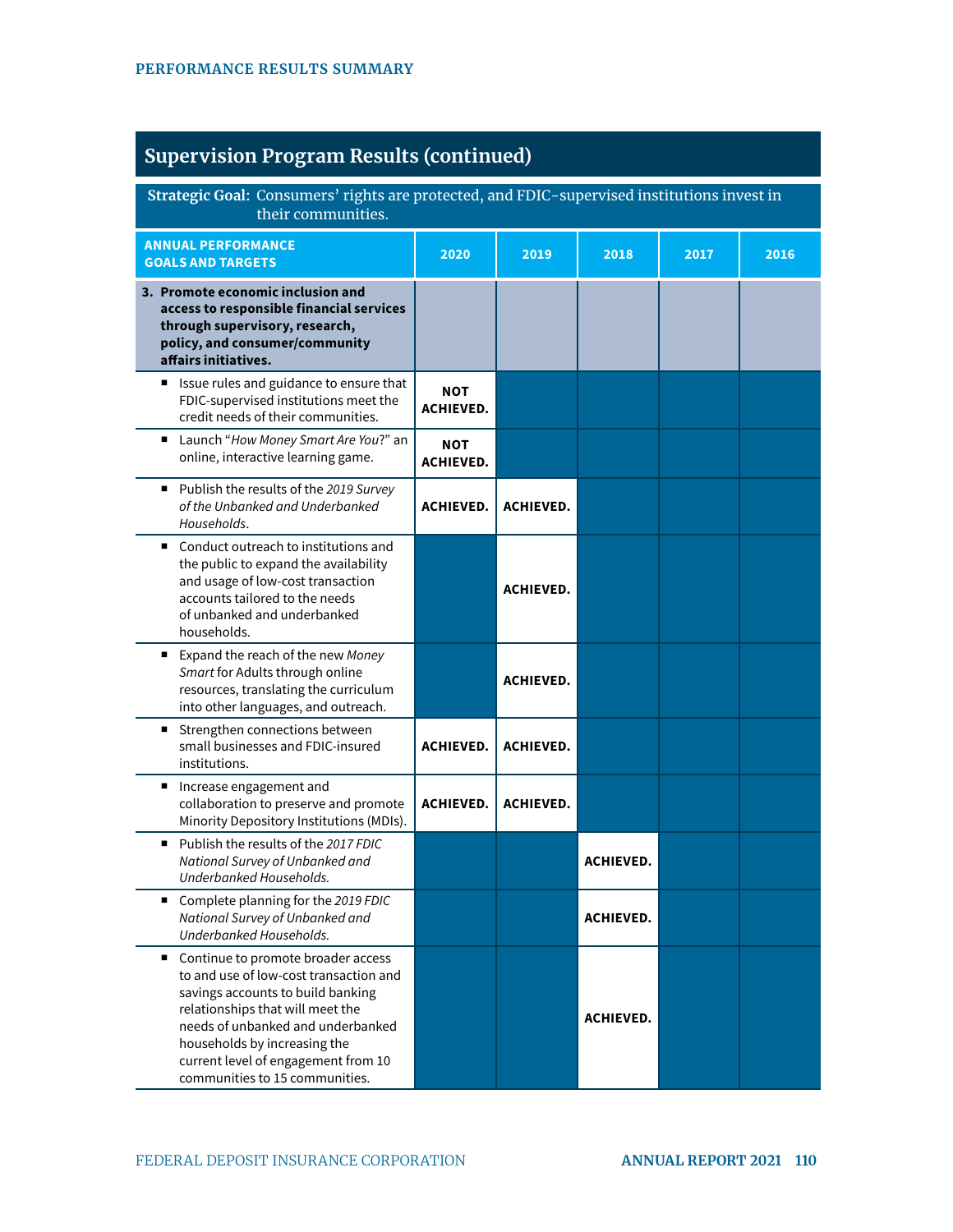**Strategic Goal:** Consumers' rights are protected, and FDIC-supervised institutions invest in their communities. **ANNUAL PERFORMANCE GOALS AND TARGETS 2020 2019 2018 2017 2016**  ■ Launch the revised Money Smart for Adults curriculum. **ACHIEVED.**  Revise and administer the 2017 FDIC National Survey of Unbanked and Underbanked Households. **ACHIEVED.**   $\blacksquare$  Continue and expand efforts to promote broader awareness of the availability of low-cost transaction accounts consistent with the FDIC's Model SAFE transaction account template. **ACHIEVED.**  ■ Complete and pilot a revised, instructor-led Money Smart for Adults product. **ACHIEVED.**  ■ Publish the results of the 2015 FDIC National Survey of Unbanked and Underbanked Household. **ACHIEVED.**  ■ Complete and present to the Advisory Committee on Economic Inclusions (ComE-IN) a report on the pilot Youth Savings Program (YSP) conducted jointly with the CFPB. **ACHIEVED. Promote broader awareness of the** availability of low-cost transaction accounts consistent with the FDIC's Model SAFE transaction account template. **ACHIEVED.**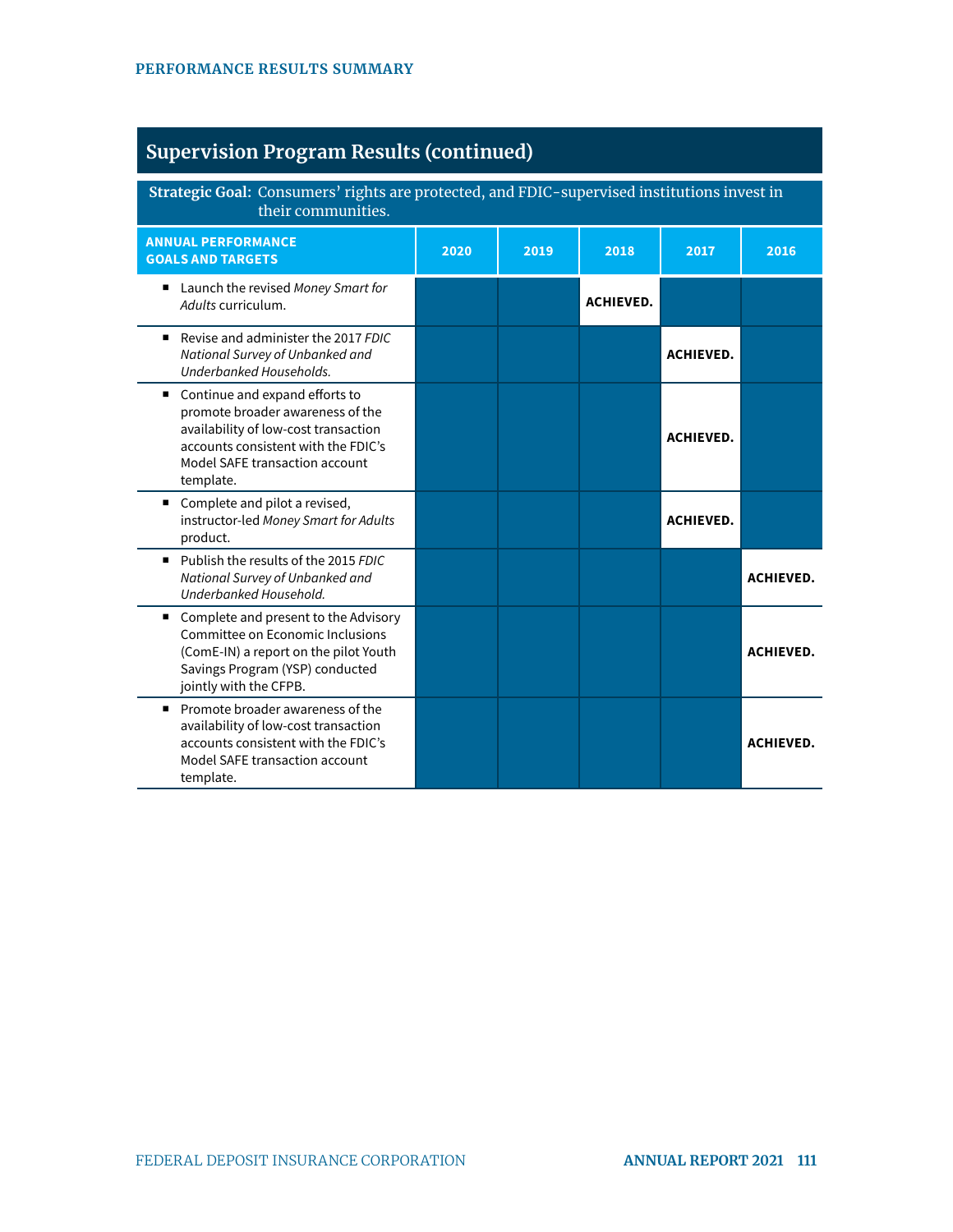| Strategic Goal: Large and complex financial institutions are resolvable in an orderly manner<br>under bankruptcy.                                                                                                                                                                                                                                               |                                       |                  |                    |                    |                  |
|-----------------------------------------------------------------------------------------------------------------------------------------------------------------------------------------------------------------------------------------------------------------------------------------------------------------------------------------------------------------|---------------------------------------|------------------|--------------------|--------------------|------------------|
| <b>ANNUAL PERFORMANCE</b><br><b>GOALS AND TARGETS</b>                                                                                                                                                                                                                                                                                                           | 2020                                  | 2019             | 2018               | 2017               | 2016             |
| 1. Identify and address risks in large,<br>complex financial institutions,<br>including those designated as<br>systemically important.                                                                                                                                                                                                                          |                                       |                  |                    |                    |                  |
| Issue an NPR and, following a review<br>of comments, a final rule to tailor<br>and make adjustments to the FDIC's<br>resolution planning requirements<br>for IDIs.                                                                                                                                                                                              | <b>NOT</b><br><b>ACHIEVED.</b>        |                  |                    |                    |                  |
| Complete interagency rulemaking<br>п<br>with the FRB to tailor application of<br>resolution planning requirements<br>under Section 165(d) of the Dodd-<br>Frank Act.                                                                                                                                                                                            |                                       | <b>ACHIEVED.</b> |                    |                    |                  |
| Issue an ANPR to tailor and make<br>$\blacksquare$<br>adjustments to the FDIC's resolution<br>planning requirements for IDIs.                                                                                                                                                                                                                                   |                                       | <b>ACHIEVED.</b> |                    |                    |                  |
| In collaboration with the FRB, review<br>٠<br>all resolution plans subject to the<br>requirements of Section 165(d) of<br>the Dodd-Frank Act to ensure their<br>conformance to statutory and other<br>regulatory requirements. Identify and<br>provide feedback to firms on potential<br>impediments in those plans to<br>resolution under the Bankruptcy Code. | <b>ACHIEVED.</b>                      | <b>ACHIEVED.</b> | <b>ACHIEVED.</b>   | <b>ACHIEVED.</b>   | <b>ACHIEVED.</b> |
| Review resolution plans subject to the<br>п<br>requirements of Section 360.10 of the<br>IDI Rule to ensure their conformance to<br>other regulatory requirements.                                                                                                                                                                                               | <b>NOT</b><br><b>APPLICA-</b><br>BLE. | <b>ACHIEVED.</b> |                    |                    |                  |
| Review resolution plans subject to<br>п<br>the requirements of Section 360.10<br>of the Insured Depository Institutions<br>(IDI) rule to ensure their conformance<br>to statutory and other regulatory<br>requirements.                                                                                                                                         |                                       | <b>ACHIEVED.</b> | <b>ACHIEVED.</b> I | <b>ACHIEVED.</b> I | ACHIEVED.        |
| ■ Conduct ongoing risk analysis and<br>monitoring of large, complex financial<br>institutions to understand and assess<br>their structure, business activities, risk<br>profiles, and resolution and recovery<br>plans.                                                                                                                                         | <b>ACHIEVED.</b>                      | <b>ACHIEVED.</b> | <b>ACHIEVED.</b>   | <b>ACHIEVED.</b>   | <b>ACHIEVED.</b> |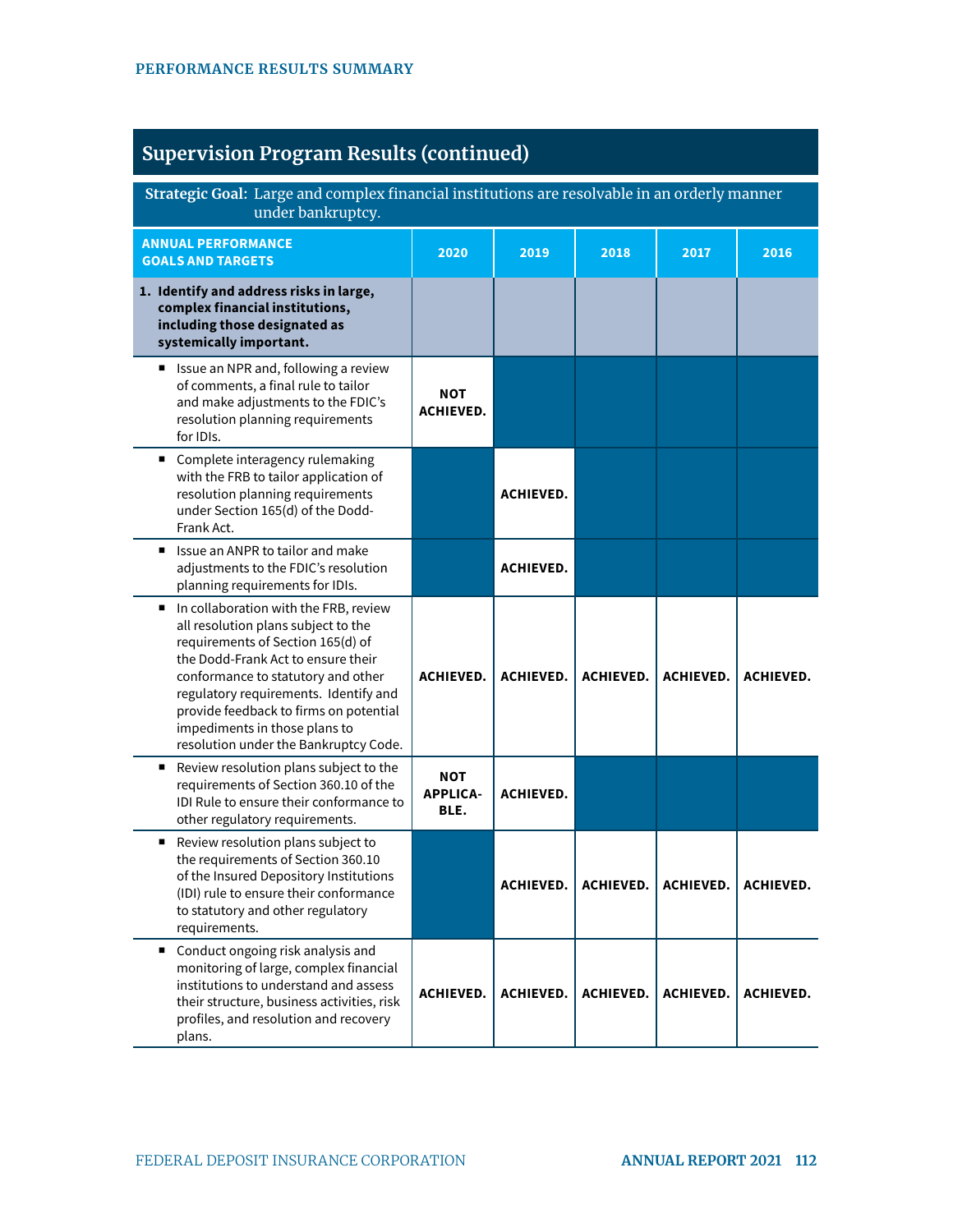# **Receivership Management Program Results**

| Strategic Goal: Resolutions are orderly and receiverships are managed effectively.                                                                                                                                                                                                                                                                         |                  |                  |                                |                  |                  |
|------------------------------------------------------------------------------------------------------------------------------------------------------------------------------------------------------------------------------------------------------------------------------------------------------------------------------------------------------------|------------------|------------------|--------------------------------|------------------|------------------|
| <b>ANNUAL PERFORMANCE</b><br><b>GOALS AND TARGETS</b>                                                                                                                                                                                                                                                                                                      | 2020             | 2019             | 2018                           | 2017             | 2016             |
| 1. Value, manage, and market assets<br>of failed institutions and their<br>subsidiaries in a timely manner to<br>maximize net return.                                                                                                                                                                                                                      |                  |                  |                                |                  |                  |
| ■ For at least 95 percent of insured<br>institution failures, market at least<br>90 percent of the book value of the<br>institution's marketable assets within<br>90 days of the failure date (for cash<br>sales) and within 120 days of that<br>date if the pool of similar assets is of<br>sufficient size to bring to market (for<br>structured sales). | <b>ACHIEVED.</b> | <b>ACHIEVED.</b> | $N/A - NO$<br><b>FAILURES.</b> |                  |                  |
| ■ For at least 95 percent of insured<br>institution failures, market at least<br>90 percent of the book value of the<br>institution's marketable assets within<br>90 days of the failure date (for cash<br>sales) or 120 days of the failure date<br>(for structured sales).                                                                               |                  |                  |                                | <b>ACHIEVED.</b> | <b>ACHIEVED.</b> |
| 2. Manage the receivership estate and<br>its subsidiaries toward an orderly<br>termination.                                                                                                                                                                                                                                                                |                  |                  |                                |                  |                  |
| ■ Terminate at least 75 percent of<br>new receiverships that are not<br>subject to loss-share agreements,<br>structured transactions, or other legal<br>impediments within three years of the<br>failure date.                                                                                                                                             | <b>ACHIEVED.</b> | <b>ACHIEVED.</b> | $N/A - NO$<br><b>FAILURES.</b> | <b>ACHIEVED.</b> | <b>ACHIEVED.</b> |
| 3. Conduct investigations into all<br>potential professional liability claim<br>areas for all failed insured depository<br>institutions and decide as promptly as<br>possible to close or pursue each claim,<br>considering the size and complexity of<br>the institution.                                                                                 |                  |                  |                                |                  |                  |
| For 80 percent of all claim areas,<br>$\blacksquare$<br>make a decision to close or pursue<br>professional liability claims within 18<br>months of the failure of an IDI.                                                                                                                                                                                  | <b>ACHIEVED.</b> | <b>ACHIEVED.</b> | <b>ACHIEVED.</b>               | <b>ACHIEVED.</b> | <b>ACHIEVED.</b> |